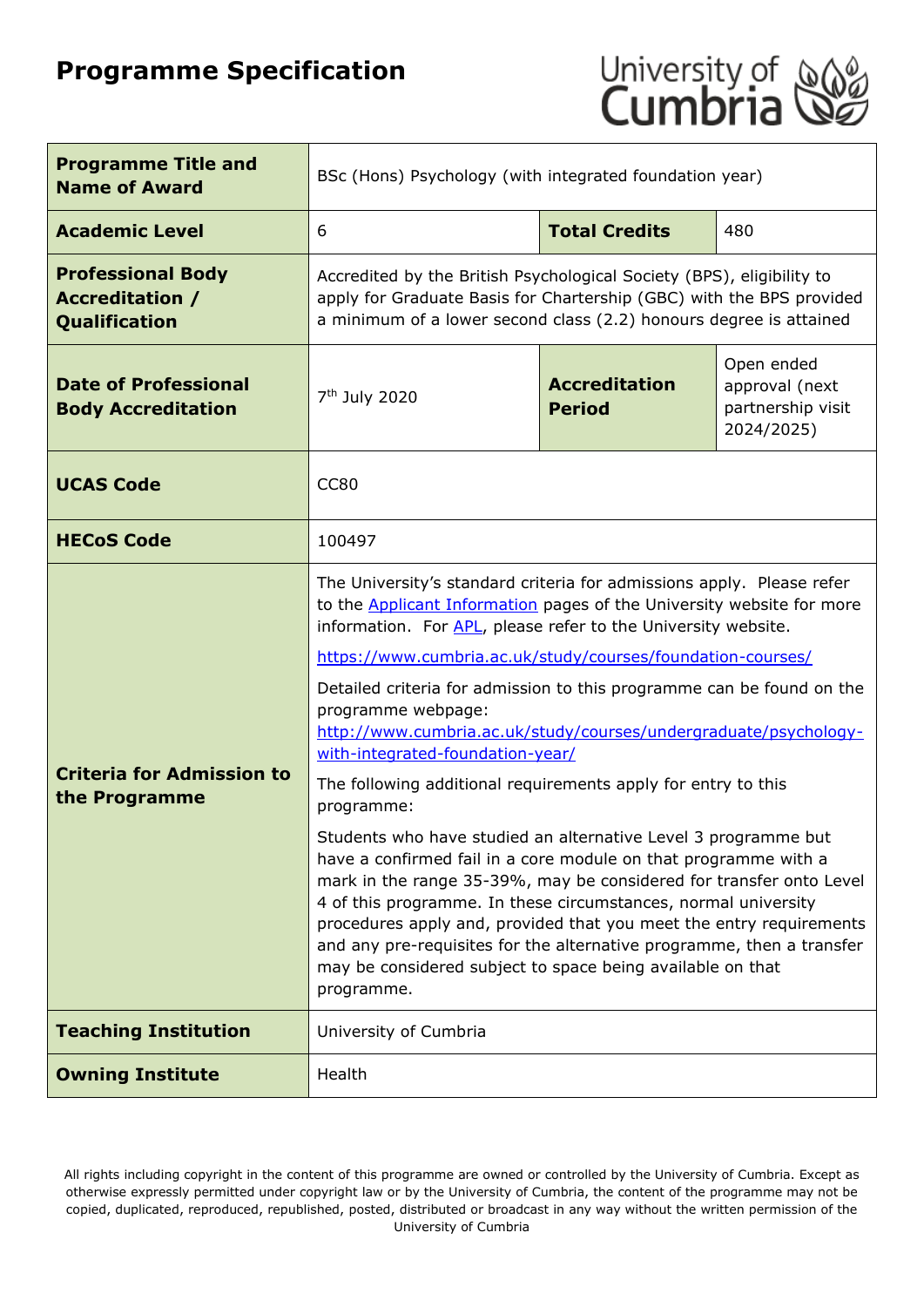| <b>Programme delivered in</b><br>conjunction with | Not applicable                                                                                                        |                           |  |
|---------------------------------------------------|-----------------------------------------------------------------------------------------------------------------------|---------------------------|--|
| <b>Principal Mode of</b><br><b>Delivery</b>       | Face to Face, Blended learning                                                                                        |                           |  |
|                                                   | Full Time, Part Time (3 year only)                                                                                    |                           |  |
| <b>Pattern of Delivery</b>                        | Total weeks of study:                                                                                                 | e.g. 24 weeks             |  |
|                                                   | Delivery pattern:                                                                                                     | e.g. 2x 12 week semesters |  |
|                                                   | Standard semester dates:                                                                                              | Yes                       |  |
|                                                   | Fusehill Street, Carlisle                                                                                             |                           |  |
| <b>Delivery Site(s)</b>                           | HM Prison Haverigg, Cumbria (selected modules only)                                                                   |                           |  |
|                                                   | Full Time: 4 years standard (8 years maximum)                                                                         |                           |  |
| <b>Programme Length</b>                           | Part Time: 6 years standard (8 years maximum)                                                                         |                           |  |
|                                                   | You may be awarded one of the following Exit Awards if you fail to<br>achieve the requirements of the full programme. |                           |  |
|                                                   | Foundation Certificate Education Social Science (120 credits)                                                         |                           |  |
| <b>Exit Awards</b>                                | Certificate of Higher Education Psychology (240 credits)                                                              |                           |  |
|                                                   | Diploma of Higher Education Psychology (360 credits)                                                                  |                           |  |
| BSc Psychology (420 credits)                      |                                                                                                                       |                           |  |
| <b>Period of Approval</b>                         | $1st$ August 2022                                                                                                     |                           |  |

This programme has been approved (validated) by the University of Cumbria as suitable for a range of delivery modes, delivery patterns, and delivery sites. This level of potential flexibility does not reflect a commitment on behalf of the University to offer the programme by all modes/patterns and at all locations in every academic cycle. The details of the programme offered for a particular intake year will be as detailed on the Psychology programme webpage:

<http://www.cumbria.ac.uk/study/courses/undergraduate/psychology-with-integrated-foundation-year/>

# **Cumbria Graduate Attributes**

Throughout your studies, you will be provided with the skills and knowledge relevant to the global workplace. All successful graduates of the University of Cumbria will be:

- Enquiring and open to change
- Self-reliant, adaptable and flexible
- Confident in your discipline as it develops and changes over time
- Capable of working across disciplines and working well with others
- Confident in your digital capabilities
- Able to manage your own professional and personal development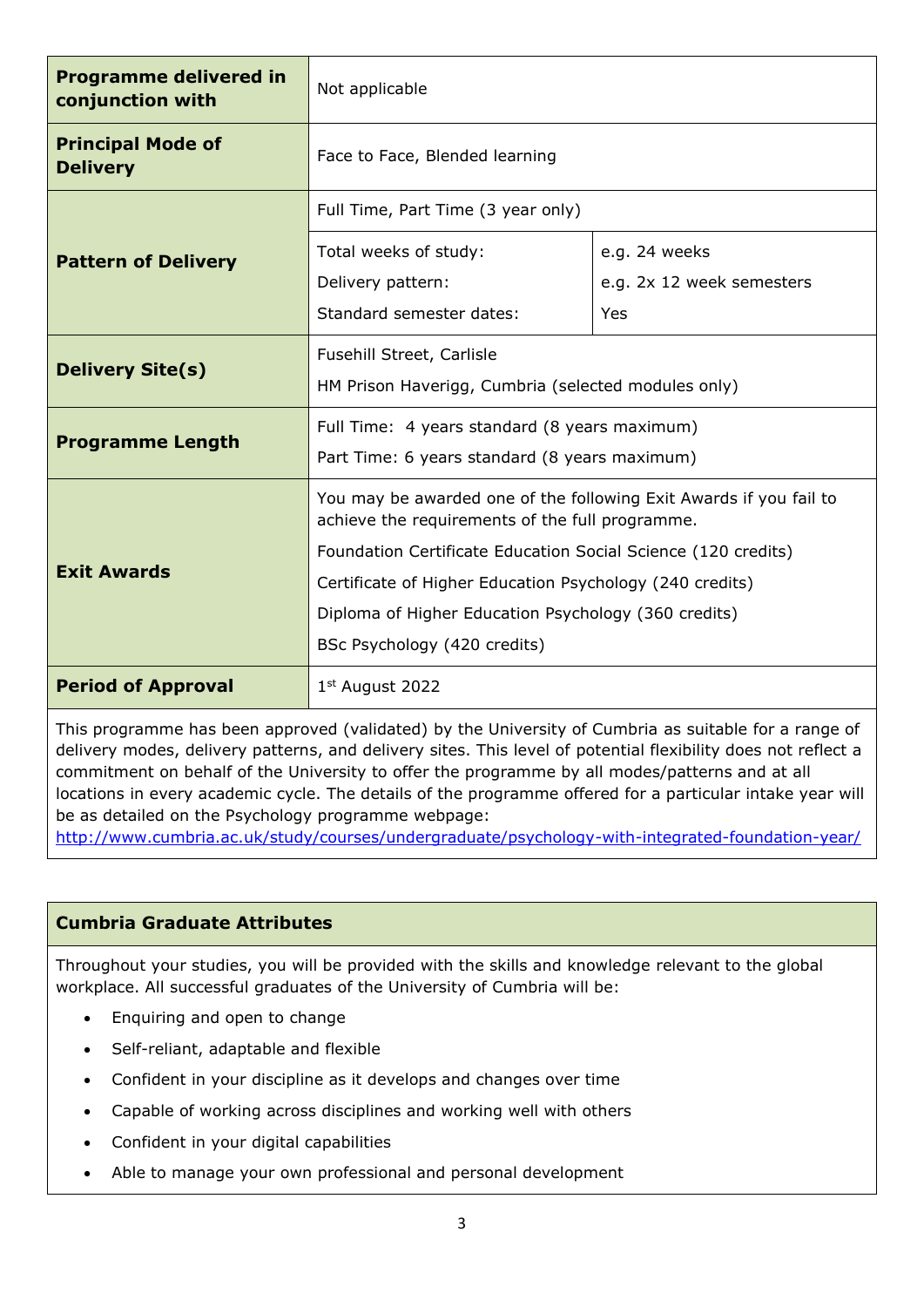- A global citizen, socially responsible and aware of the potential contribution of your work to the cultural and economic wellbeing of the community and its impact on the environment
- A leader of people and of places
- Ambitious and proud

#### **Programme Features**

The integrated foundation year (Year 0) provides the opportunity for you to settle into University life and gain the confidence and skills to succeed in your chosen degree through participating in a supportive academic, personal and professional development programme. One of the key features of the foundation year entry route is its wide applicability to a range of potential careers and/or opportunities for further study. The foundation year modules will serve to provide you with an excellent grounding for work with people of any age across a range of educational, health or research related settings. This foundation year offers opportunities for shared learning with students planning for careers in allied fields, consequently the activities and assessments have been designed to include varying levels of choice when it comes to the focus of the work you undertake, for example: in a number of modules you will have an opportunity to identify a population or contemporary issue of your choice as the focus of your research

Students following this route will take modules in Families, Communities and the Criminal Justice System, Professional Practice in the Community and Contemporary Issues and the Media along with students from other programmes and departments. You will be investigating key contemporary issues relating to your subject area through the lens of the media and analysing the role and influence the media has on societies appreciation of these issues. Through investigating the work of community groups you will gain an appreciation of the roles within and requirements of organisations as well as developing key employability skills such as reflective practice in a work context. There is an opportunity within this module to further enhance key skills though undertaking volunteering with a community group of your choice linked to your degree area. You will also take a subject specific module on Mental Health and Wellbeing along with two further university-wide modules that prepare students for study in Higher Education. The foundation year offers a good introduction to understanding a range of social and community settings in society and contemporary issues. Students will develop problem solving skills, knowledge and a grounding in essential academic skills and nurturing career aspirations.

Throughout the integrated foundation year you will have the opportunity to develop your professional skills by developing key soft skills such as communication, team working, self-management and organisation. During the generic university wide modules, you will make links with the careers team to discuss your skill development and to help you reflect on how these link to your employability and graduateness. This will be accompanied by working on your digital skills profile, ensuring you have access to the universities MOOC's and 'Linked in Learning' to help build upon your current level of IT literacy.

Psychology is a vibrant and fast moving area of study which spans all areas of human behaviour and experience offering a host of research opportunities. Defined as the study of mind and human behaviour it is easy to see why the range of topics psychologists explore is vast, from understanding how our brain processes information to exploring the impact of social media on children's experience.

Our Psychology programme has been designed with innovation, flexibility and employability in mind. The innovative curriculum has been encouraged by our professional body's recent guidance around curriculum development *"The Society encourages programmes to deliver core content across modules within an integrated curriculum that offers a pedagogical development of students' knowledge and understanding"* (British Psychological Society, 2014). In response, our programme is underpinned by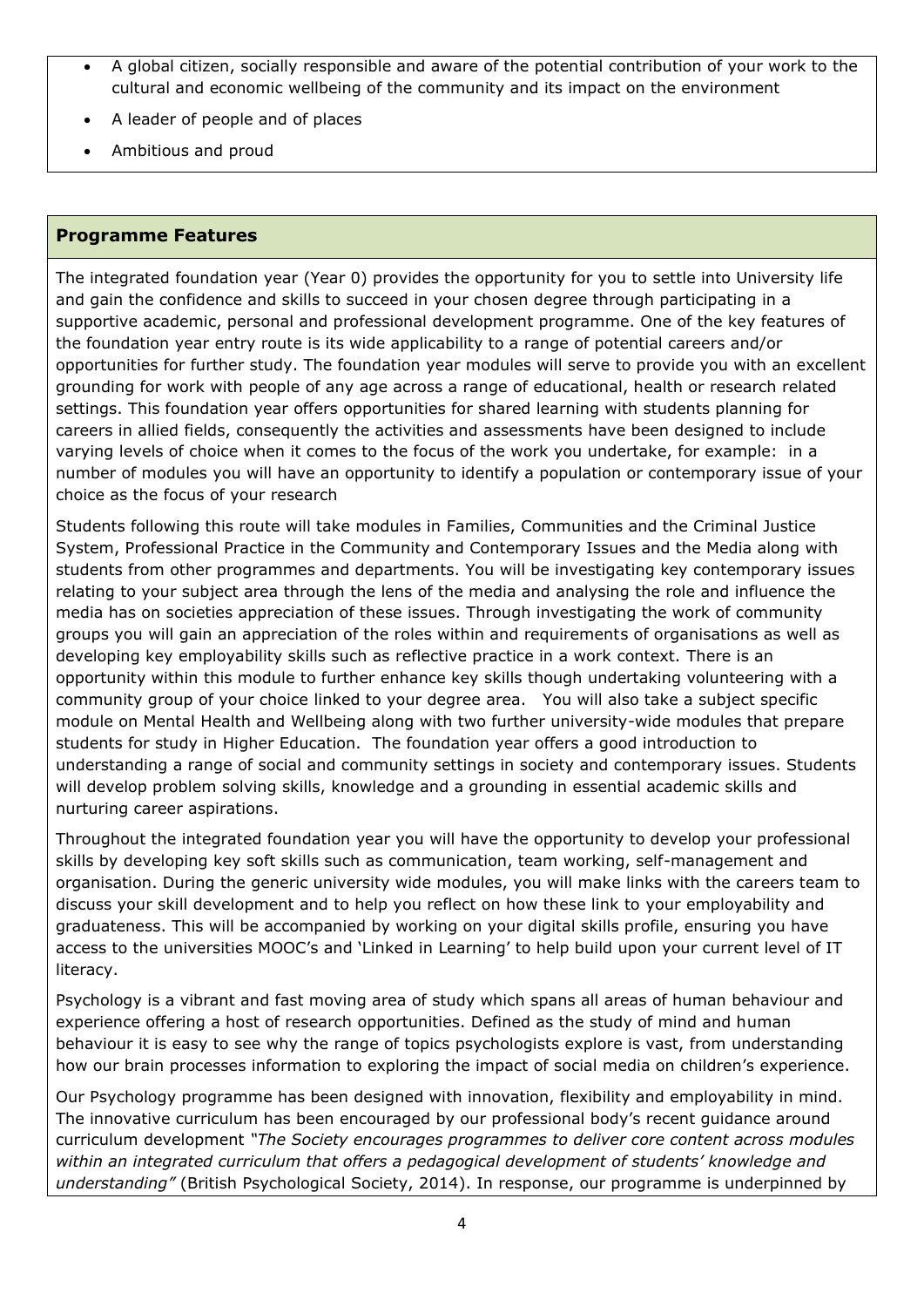the principles of a spiral curriculum, where those elements deemed to form the foundations of good practice are embedded throughout the programme, revisited, challenged and explored from a variety of perspectives across a range of contexts. Five key themes spiral within the curriculum: i) The contextualised bio-psychosocial nature of human development and experience; ii) ethical decision making and professional values; iii) gathering and analysing evidence using robust, population relevant and ethical research techniques; iv) the pivotal role of academic, professional and graduate skills and v) experiential problem based learning.

A degree in psychology will provide you with a broad range of competencies that are transferable and possess currency in the workplace. The skill set comprises the overlapping categories of academic, practical and professional skills (e.g. research techniques, qualitative, quantitative and mixed methods; data handling and analysis skills, communication skills, essay, case analysis, laboratory report, conference papers, independent project design and management; IT, numeracy, data handling, working with others, conference presentations). On graduation the emergent skill set may be used to support an application for postgraduate study with the intent to pursue a career as a researcher in psychology or it may be used in a variety of ways for a career in an alternate field (e.g. occupations within legal, social and welfare settings, business, HR, marketing or financial contexts; or childcare, health and education professions, to identify but a few of the possibilities).

In recognition of the breadth of interests our applicants come to our programme with, we offer opportunities to explore areas of your choice through negotiated learning and the dissertation module. This model ensures that the expectations of our internal and external stakeholders (e.g. university regulations, your future employers and our professional body) are met. The programme is structured as follows:

In year zero **(Level 3)** A central feature of this programme is the emphasis on developing academic and employability skills. There are a number of opportunities available to help you develop your skill set in a work based context.

In year one **(Level 4)** you are required to complete 120 credits in the form of six Psychology modules each worth 20 credits. All modules are semester long and compulsory.

In year two **(Level 5)** you are required to complete 120 credits in the form of six Psychology modules each worth 20 credits. All modules are semester long and compulsory with the exception of the work experience module which is year long. In the final year (year three) **Level 6** you are required to take 5 compulsory modules (four single 20 credit modules and one double 40 credit module) The double module is the dissertation module which is your opportunity to design, execute and report on a psychological question that particularly interests you. An important feature of this programme is the built-in capacity to tailor your learning opportunities to suit your interests and career goals. Psychology is a discipline that attracts students with a range of interests, career goals, skills, and so we build in elements throughout the programme that allow you to explore these. This can be seen specifically at Level 5 through HLLP5016 Work Experience module where students are able to choose an opportunity to gain experience that fits with the development of their own career trajectory. It can also be seen through the HLLP5015 Negotiated Learning: Psychology and You module which allows you to pursue an independent piece of work of your own choose related to psychology, and work with a supervisor to tailor it to your own specific interests. This can further be seen at Level 6 where you can expand on these in HLLP6015 dissertation and HLLP6025 Psychological Literacy module. In addition to the flexibility achieved through the negotiated learning module and project choices, the programme is offered on both a full and part time basis.

For certain modules you may be offered the option to study at Haverigg prison. If you take this option, you will be expected to travel to Haverigg to study alongside prisoners. You should make this choice based upon the knowledge that you have to make your own travel arrangements and to cover the costs yourself, and upon the understanding that it may sometimes be possible that sessions are cancelled at the last-minute due to issues beyond our control, such as incidents within the prison etc.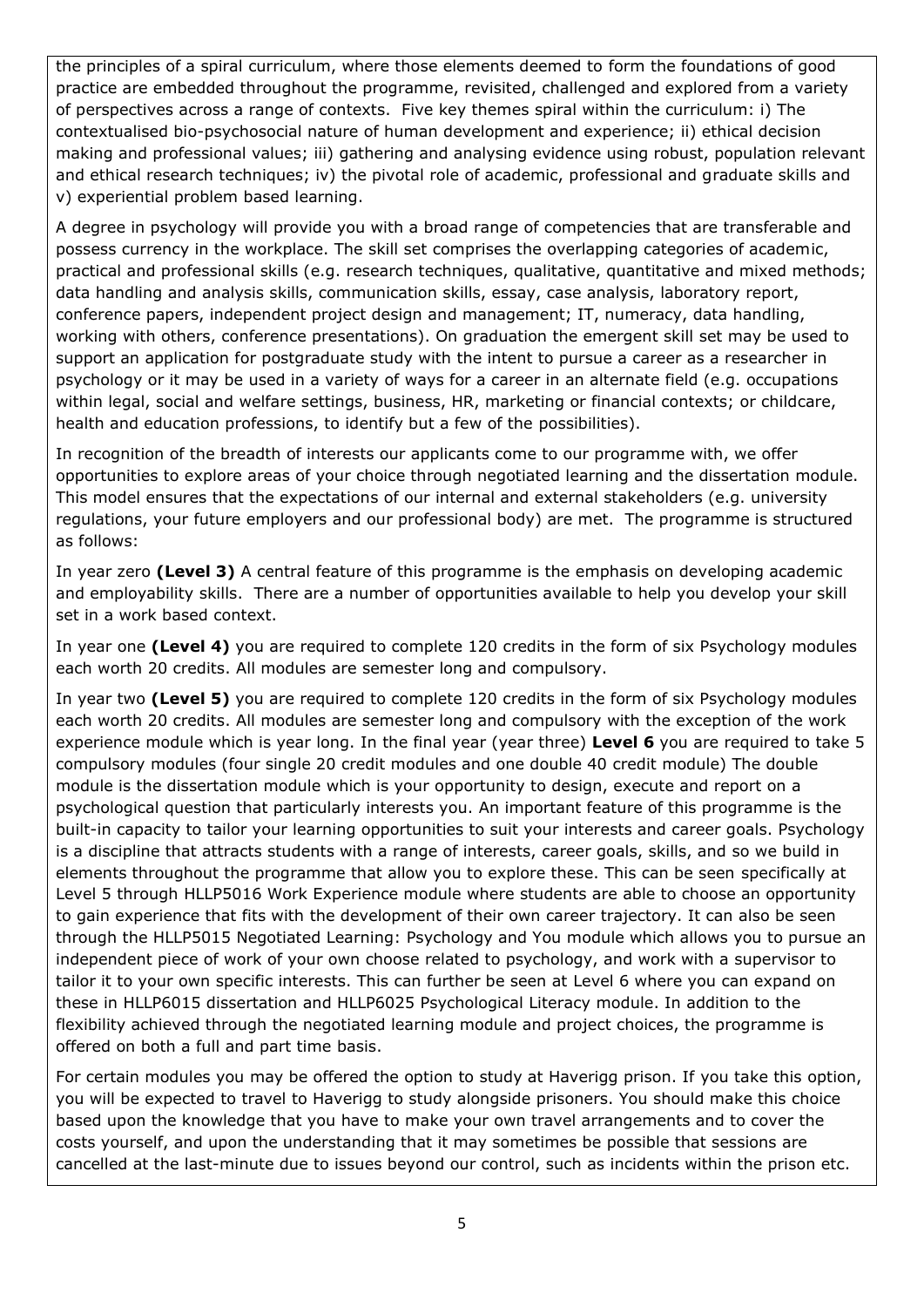#### **Professional Body**

The programme is accredited by the [British Psychological Society \(BPS\).](http://www.bps.org.uk/about-us/what-we-do) The British Psychological Society is our Professional Body and their role broadly speaking is to *"develop, promote and apply psychology for the public good. Enhance the efficiency and usefulness of psychologists by setting high standards of professional education and knowledge. Cover all areas of psychological research and practice."* We encourage students to consider student membership of the BPS, there are a number of benefits to joining the society, details of which can be found on their [webpages](http://www.bps.org.uk/what-we-do/benefits-belonging/membership/membership) and in our laboratories and intranet pages.

It is important to note that your eligibility to Graduate Basis for Chartership (GBC), which is the first step on your path to becoming a professional psychologist is not an automatic outcome of your degree. There are a number of conditions that you need to meet for eligibility:

#### **To qualify for eligibility for Graduate Basis for Chartership (GBC) with the British Psychological Society (BPS) students must:**

- 1. pass all of the accreditation modules at Levels 5 and 6 including the dissertation module and;
- 2. graduate with a minimum of a lower second class (2.2) honours degree.

(\* Failure to meet conditions 1. and 2. will prevent you from achieving an accredited degree)

## **Programme Learning Outcomes**

By the end of this Programme learners will be able to:

- 1. Provide a supportive transitional route into higher education equipping students with the skills essential for successful participation in academic study
- 2. Develop students' inter-disciplinary knowledge through an exploration of theoretical concepts in a range of contexts applicable to Psychology
- 3. Develop the academic personal and professional skills required to work in the context of Psychology
- 4. Provide a supportive and responsive learning environment that will enable students with different experiences to develop a flexible and transferable skill set
- 5. Engage students with a variety of learning experiences that build on skills and knowledge at each of the three levels of the course to facilitate the development of a critical understanding of the nature of psychology;
- 6. Develop scientific thinking to produce competence in methodological and analytical decision making;
- 7. Provide opportunities to learn about a range of career pathways;
- 8. Ensure that students reflect and act on ethical guidelines as laid down by the British Psychological Society (BPS) and the University of Cumbria;
- 9. Provide a programme that meets subject benchmark thresholds for First Qualifications in Psychology;
- 10. Engage students in decolonised contemporary debates in psychology with an emphasis on developing analytical skills that enable robust evidenced based theoretical challenge;
- 11. Prepare students for Level 7 (postgraduate) study in psychology or an allied field; or for employment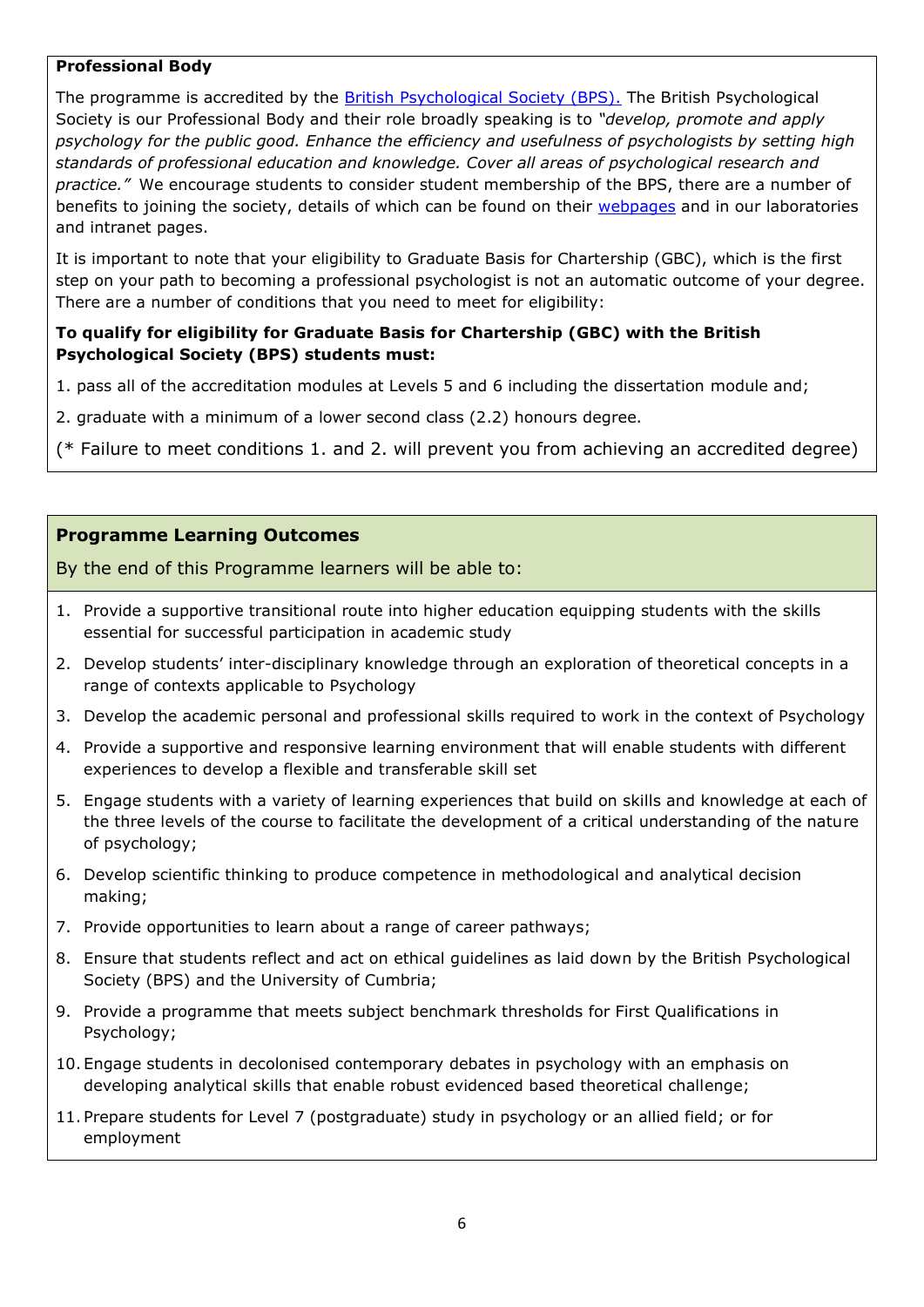#### **Level Descriptors**

Level Descriptors describe in general terms the expected outcomes you will achieve at each level of study as you progress through your programmes. They describe the relative demand, complexity, depth of learning and learner autonomy associated with a particular level of learning and achievement. The University's Level Descriptors are aligned to the national [Framework for Higher Education](http://www.qaa.ac.uk/en/Publications/Documents/qualifications-frameworks.pdf)  [Qualifications](http://www.qaa.ac.uk/en/Publications/Documents/qualifications-frameworks.pdf) (FHEQ) and are a key mechanism for ensuring the academic standards of the University's provision.

At Level 3: (Usually Year 0 undergraduate), you will be able to:

- Recognise the breadth of the field of study and apply the skills of manipulation of knowledge to make informed judgements within routine contexts and with guidance.
- Begin to work beyond defined contexts
- Apply established approaches to solving well defined problems, showing emerging recognition of the complexity of associated issues and communicate outcomes effectively in an appropriate format
- Within a defined context and under guidance, evaluate personal and workplace experience and manage information and data from a range of sources appropriate to the field of study.

At Level 4: (Usually Year 1 undergraduate), you will be able to demonstrate that you have the ability:

- To apply a systematic approach to the acquisition of knowledge, underpinning concepts and principles and deploy a range of subject specific, cognitive and transferable skills.
- Evaluate the appropriateness of different approaches to solving well defined problems and communicate outcomes in a structured and clear manner.
- Identify and discuss the relationship between personal and work place experience and findings from books and journals and other data drawn from the field of study.

At Level 5: (Usually Year 2 undergraduate), you will be able to demonstrate that you have the ability:

- To apply and evaluate key concepts and theories within and outside the context in which they were first studied.
- Select appropriately from and deploy a range of subject-specific, cognitive and transferable skills and problem solving strategies to problems in the field of study and in the generation of ideas effectively communicate information and arguments in a variety of forms.
- Accept responsibility for determining and achieving personal outcomes.
- Reflect on personal and work place experience in the light of recent scholarship and current statutory regulations.

At Level 6: (Usually Year 3 undergraduate), you will be able to demonstrate that you have the ability:

- To critically review, consolidate and extend a systematic and coherent body of knowledge.
- Critically evaluate concepts and evidence from a range of resources.
- Transfer and apply subject-specific, cognitive and transferable skills and problem solving strategies to a range of situations and to solve complex problems.
- Communicate solutions, arguments and ideas clearly and in a variety of forms.
- Exercise considerable judgement in a range of situations.
- Accept accountability for determining and achieving personal and group outcomes.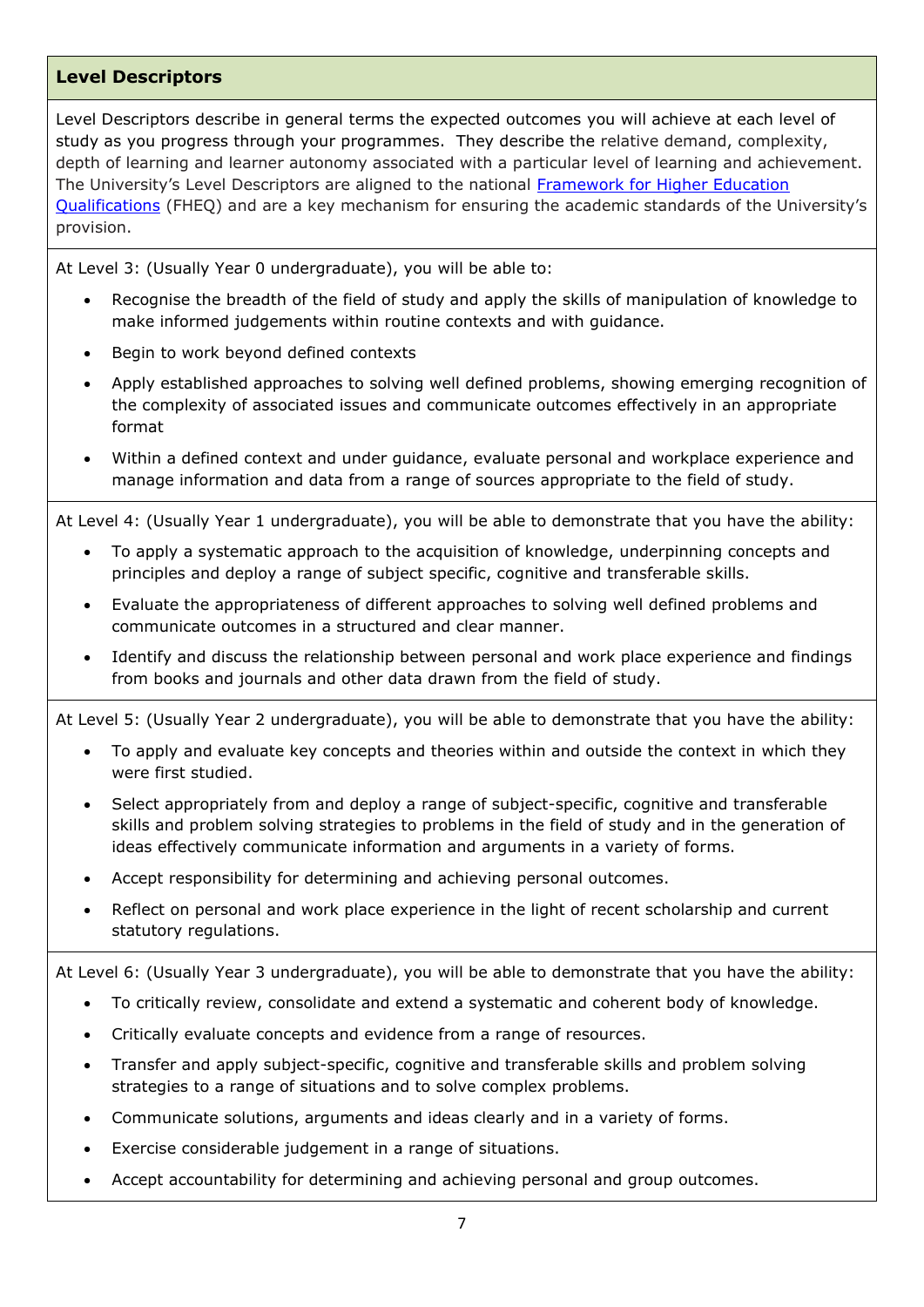• Reflect critically and analytically on personal and work place experience in the light of recent scholarship and current statutory regulations.

# **Programme Outcomes – Knowledge and Understanding**

The programme provides opportunities for you to develop and demonstrate the following:

## **After 120 credits of study (FdCert) you will be able to demonstrate:**

**K1.** The ability to apply and explain of the theories, models, concepts and principles of human behaviour, organisations and communities that underpin the context of Psychology.

**K2**. Knowledge of the theories, concepts and contexts of mental health and wellbeing across the lifespan.

## **After 240 credits of study (CertHE) you will be able to demonstrate:**

**K3** a knowledge and understanding of a range of influences on psychological development, functioning and behaviour and how these are theorised across the core domains of biological psychology, cognitive psychology, developmental psychology, individual differences, social psychology and conceptual and historical issues in psychology;

**K4** a knowledge and understanding of a range of approaches to psychological research and the rudiments of designing, collecting and analyzing different types of data.

**K5** a knowledge of factors that influence research, policy and practice within psychology settings.

# **After 360 credits of study (DipHE) you will be able to demonstrate:**

**K6** a detailed knowledge and critical understanding of a range of influences on psychological development, functioning and behavior and how these are theorised and applied across the core domains of biological psychology, cognitive psychology, developmental psychology, individual differences, social psychology and conceptual and historical issues in psychology;

**K7** a detailed knowledge and critical understanding of a range of approaches to psychological research and competence in the design, collection and analysis of different types of psychological data.

**K8** a detailed knowledge of factors that influence research, policy and practice within psychology settings.

#### **After 420 credits of study (BSc) you will be able to demonstrate:**

**K9** a detailed and expert knowledge of a range of specialist areas and applications in psychology, knowledge that is situated at the leading edge of the discipline; and

**K10** a specialist knowledge and a critical understanding of a range of approaches to psychological research and competence in the design, collection, analysis and application of different types of psychological data.

**K11** a critical and specialist knowledge of factors that influence research, policy and practice within psychology settings.

#### **After 480 credits of study (BSc Hons) you will be able to demonstrate:**

**K9-11** and;

**K12** a detailed knowledge and specialist understanding of an area of psychology that forms the basis of your empirical dissertation.

# **Programme Outcomes – Skills and other Attributes (including Employability Skills)**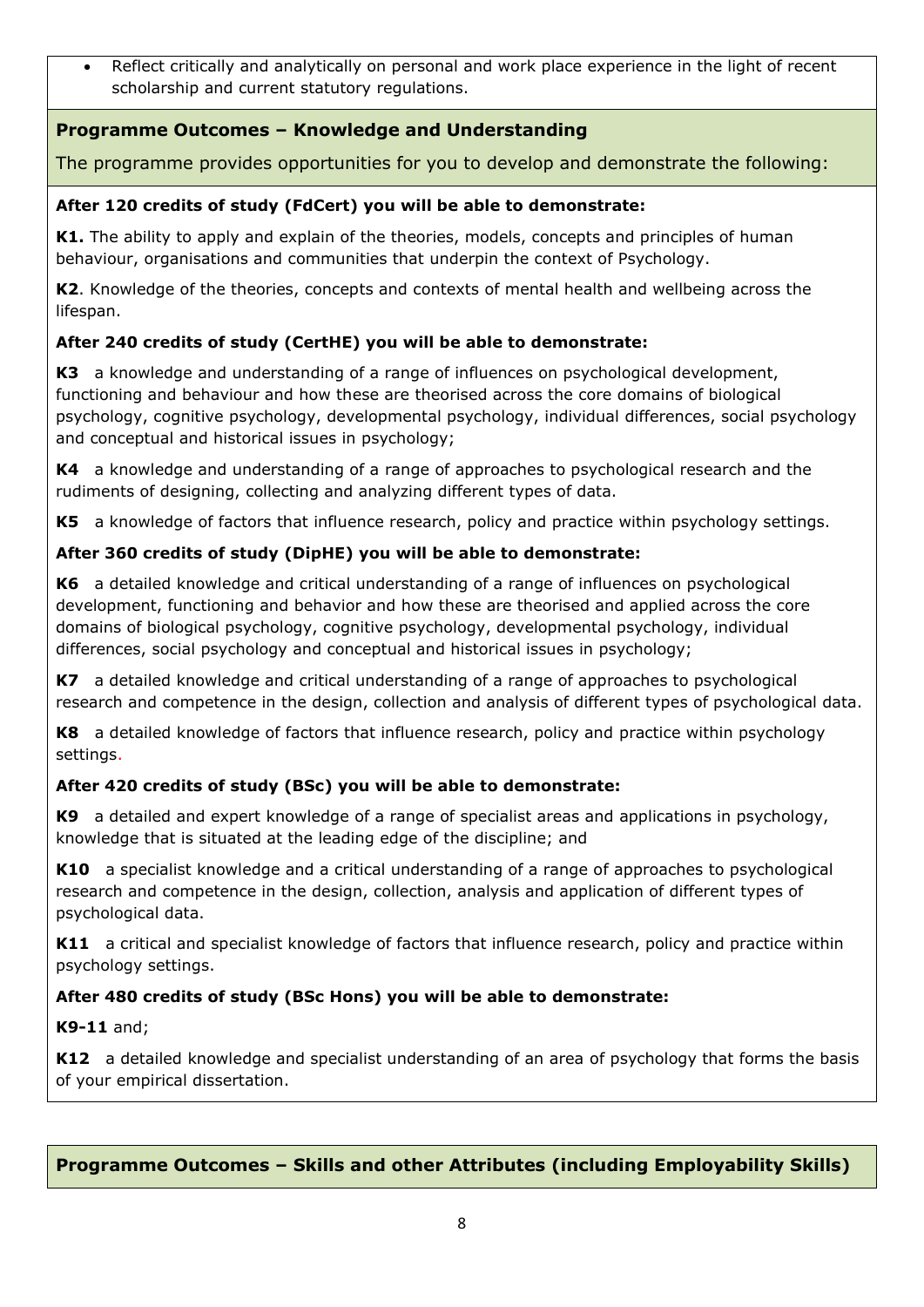The programme provides opportunities for you to develop and demonstrate the following:

#### **After 120 credits of study (FdCert**) **you will be able to demonstrate:**

**S1** Academic, personal and professional skills needed to succeed in higher education

**S2** effective problem solving skills for working with people across a range of contexts

**S3** specific skills, techniques and competencies needed to work across a range of stakeholders and contexts

#### **After 240 credits of study (CertHE) you will be able to:**

**S4** identify, explain and apply different perspectives on psychological issues and appreciate that psychology involves a range of theories and applications;

**S5** assimilate ideas and evidence from the different perspectives in psychology, identifying distinctive psychological approaches to relevant issues;

**S6** conduct and participate in empirical studies involving a variety of methods of data collection;

**S7** develop hypotheses and research questions and analyse data using appropriate analytic techniques;

**S8** present and evaluate research findings;

**S9** examine practical, theoretical and ethical issues associated with the use of different methods and approaches in psychology; and

**S10** use, with supervision, a variety of psychological tools, including specialist software, equipment and psychometric measurement tools.

**S11** demonstrate some competence in a range of academic skills (e.g. communication, IT, literacy, numeracy)

#### **After 360 credits of study (DipHE) you will be able to:**

**S12** apply and evaluate psychological theory, evidence and research methods.

**S13** generate and test hypotheses and/or research questions;

**S14** design, conduct and participate in empirical studies involving a range of data collection methods;

**S15** analyse data using quantitative and qualitative techniques;

**S16** present and evaluate research findings in line with American Psychological Association (APA), standards;

**S17** critically discuss practical, theoretical and ethical issues associated with the use of different methods and approaches in psychology; and

**S18** use a variety of psychological tools, including specialist software, equipment and psychometric measurement tools.

**S19** demonstrate increasing competence in a range of academic and professional skills (e.g. communication, IT, literacy, numeracy, reflection, active listening, negotiation skills).

#### **After 420 credits of study (BSc) you will be able to:**

**S20** critically discuss psychological theory, evidence and research methods.

**S21** present and critically evaluate research findings in line with APA standards using a range of presentation media;

**S22** critically discuss a range of practical, theoretical and ethical issues associated with the use of different methods and approaches in psychology; and

**S23** competently use a variety of psychological tools, including specialist software, equipment and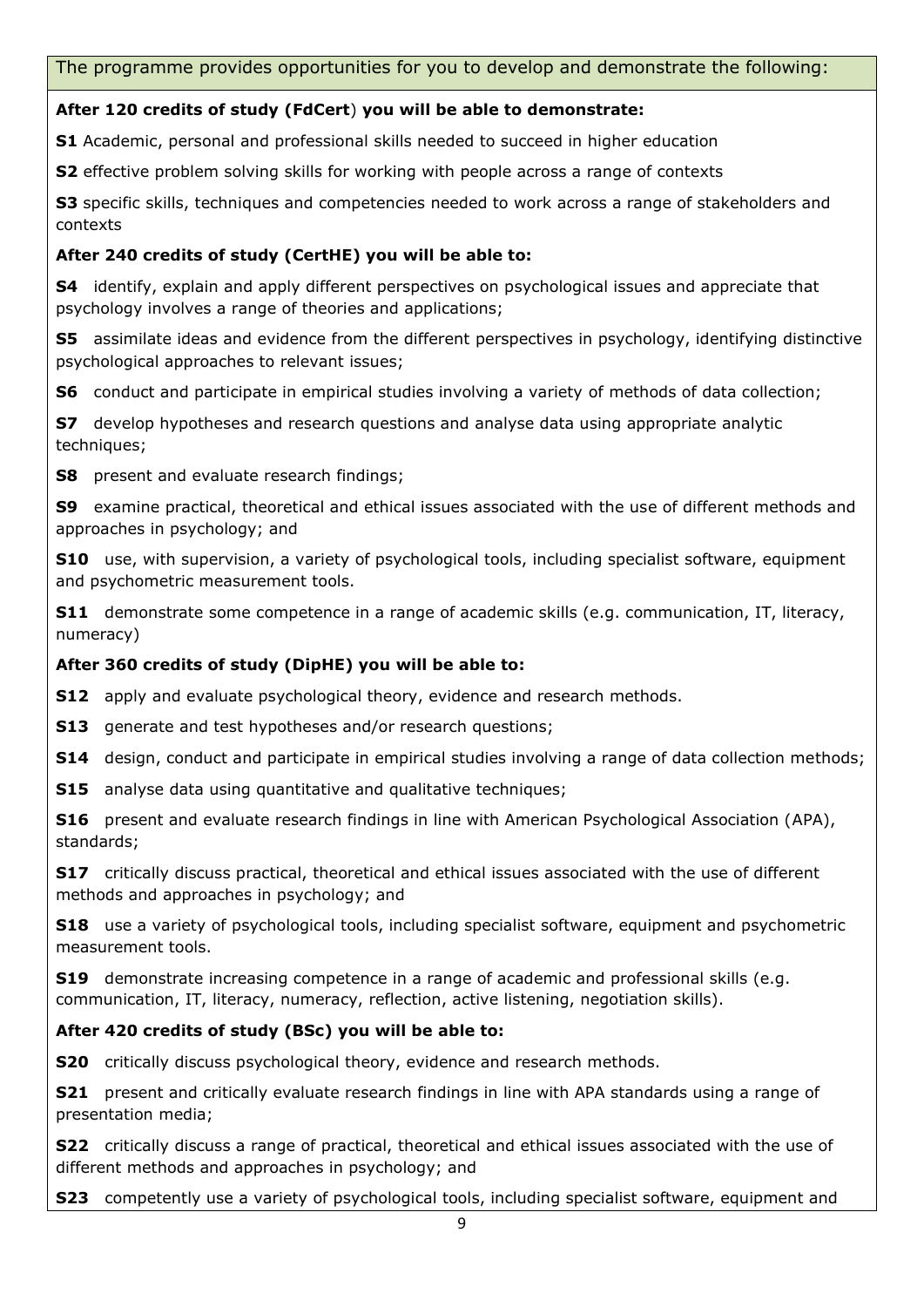psychometric measurement tools.

**S24** demonstrate increasing sophistication in academic, professional and graduate skills (e.g. communication, IT, literacy, numeracy, reflection, active listening, negotiation skills, decision making, problem solving and critical thinking).

## **After 480 credits of study (BSc Hons) you will be able to:**

**S1-24** and,

**S25** design and conduct an extensive piece of independent empirical research using appropriate psychological methods and techniques. Present and critically evaluate the findings from the research adopting evidence-based reasoning to examine pertinent practical, theoretical and ethical issues.

## **External and Internal Reference Points**

The following Subject Benchmark Statements and other external and internal reference points have been used to inform the Programme Outcomes:

At the center of the University's mission is the provision of an accessible and outstanding student experience and we aim to ensure as many people as possible benefit from the transformational opportunities provided by higher education. Our [Corporate Strategy](https://www.cumbria.ac.uk/media/university-of-cumbria-website/content-assets/public/vco/documents/communications/publications/CorporateStrategy2015-18.pdf) demonstrates the University's firm commitment to accessible higher education, in terms of widening participation and access. It also recognises that the University has a regional commitment to an area with significant pockets of low participation, low educational aspiration and attainment in higher education.

The Foundation Year is designed for students who have the ability to study for a degree but don't have the qualifications to enter directly onto a three year (FT) honours degree. It therefore attracts many students from non-traditional educational backgrounds and under-represented groups.

HEA report: The Future of Undergraduate Psychology in the United Kingdom: <https://www.heacademy.ac.uk/resource/future-undergraduate-psychology-united-kingdom>

British Psychological Society Handbook for undergraduate and conversion programmes (2012) – presents new accreditation standards

HEA Psychology Student Employability Guide (2011) <https://www.heacademy.ac.uk/resources/detail/subjects/psychology/Employability-guide-0>

QAA Framework for Higher Education Qualifications [http://www.qaa.ac.uk/en/Publications/Documents/The-framework-for-higher-education-qualifications](http://www.qaa.ac.uk/en/Publications/Documents/The-framework-for-higher-education-qualifications-in-England-Wales-and-Northern-Ireland.pdf)[in-England-Wales-and-Northern-Ireland.pdf](http://www.qaa.ac.uk/en/Publications/Documents/The-framework-for-higher-education-qualifications-in-England-Wales-and-Northern-Ireland.pdf)

CBI (2009) Future Fit Report Graduate employability. [http://www.cbi.org.uk/media/1121435/cbi\\_uuk\\_future\\_fit.pdf](http://www.cbi.org.uk/media/1121435/cbi_uuk_future_fit.pdf)

UK Quality Code for Higher Education. Subject Benchmark Statements for Psychology (2016). <http://www.qaa.ac.uk/en/Publications/Documents/SBS-Psychology-16.pdf>

[UoC Strategic Plan](https://www.cumbria.ac.uk/about/publications/strategic-plan/)

[UoC Learning, Teaching and Assessment Strategy](https://www.cumbria.ac.uk/media/university-of-cumbria-website/content-assets/public/aqs/documents/LearningTeachingAssessmentStrategy.pdf)

UoC Institutional Business Plans

[UoC Academic Regulations and Academic Procedures and Processes](https://www.cumbria.ac.uk/about/organisation/professional-services/academic-quality-and-development/academic-regulations/)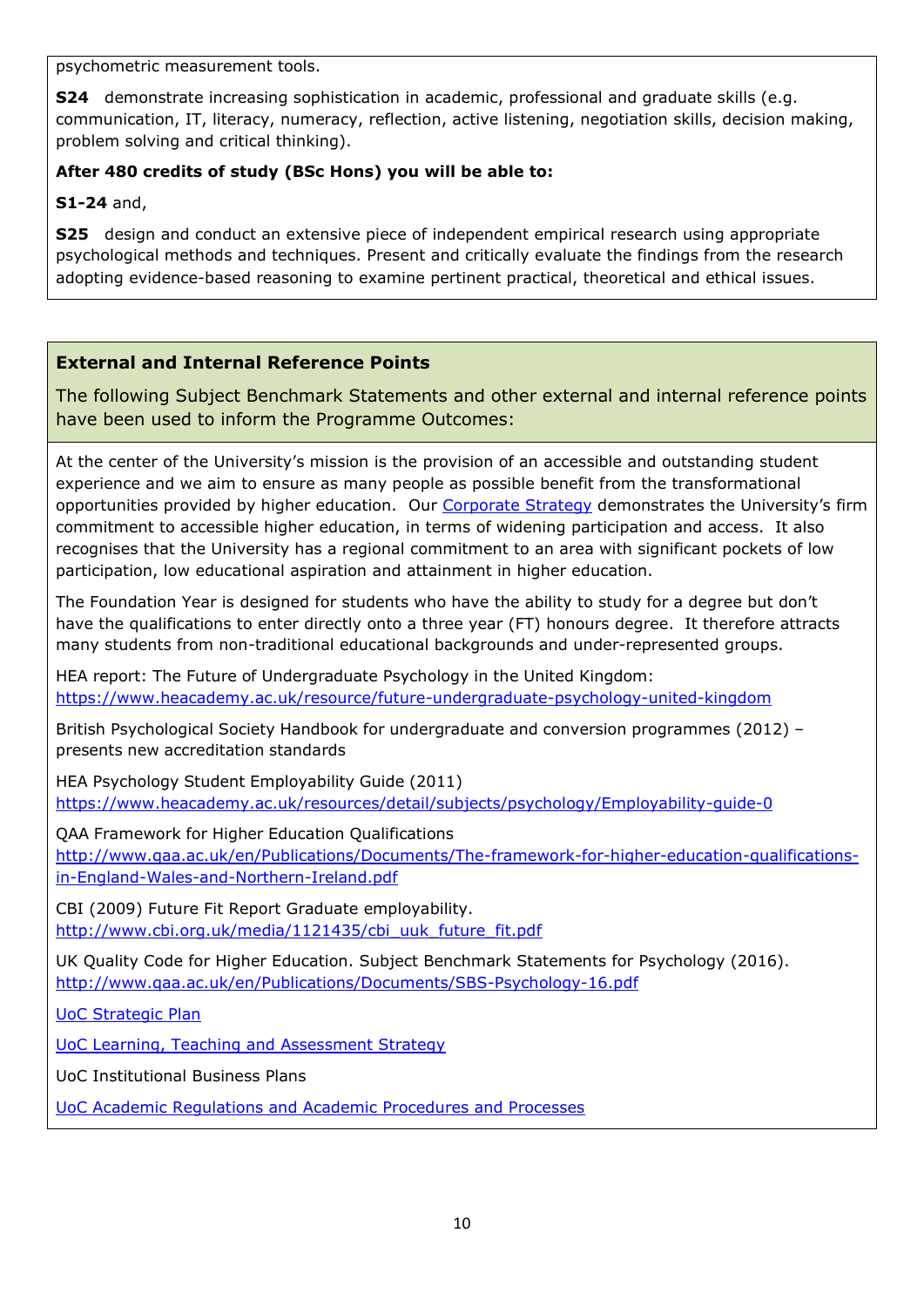#### **Graduate Prospects**

Students graduating with GBC will be prepared for further study towards a career as professional psychologist (e.g. Clinical, Educational, Forensic, Counselling, Health, Occupational, and Sport).

All graduates undertaking this programme will find it valuable in future careers within a range of sectors. Within each of these sectors there are employers who provide statutory services, voluntary and charitable services and private services. These sectors can include education, social care, health and well-being, working with young people, the criminal justice system and many more. This provides you with a wide range of job opportunities where you will find the content and skills developed on this programme will be useful. Our recent graduates from our pathways tell us that they enjoy working in a number of professions including working with children and young people, working within mental health settings, engaging in further research training (e.g., doctoral study), research assistant work, project managers and working within the criminal justice system (e.g., probation, victim support and prison services). Within this programme, we offer a range of teaching and assessment activities that allow you to develop a wide range of skills and subject content.

#### **Learning, Teaching and Assessment Strategies employed to enable the Programme Outcomes to be Achieved and Demonstrated**

As a student at the University of Cumbria, you are part of an inclusive learning community that recognises diversity. You will have opportunities to learn by interacting with others in a collegiate, facilitative and dynamic learning environment. Teaching, assessment and student support will allow equal and equitable opportunities for you to optimise your potential and develop autonomy.

We seek to create a stimulating and innovative community of learning, whether encountered on campus or at a distance, on work experience or in the workplace. Facilitated by our expert practitioner staff, you will experience a learning environment that is well equipped, flexible, and stimulating.

#### **Integrated foundation year**

We want to motivate you in your foundation year studies through a variety of teaching and learning approaches that support different learners' needs and help to integrate you into university life. Transferable skills are central to learning opportunities and assessment. Students are encouraged to reflect on their skills development in learning and personal contexts so they develop their ability to make appropriate choices and decisions. Challenging and authentic tasks will be used to stretch your capabilities in real world learning and assessment resulting in a deeper approach to learning. The mode of assessment introduces you to the type of assessments you will encounter as you progress through your degree. You will undertake a range of assessments including written assignments, reports and essays, oral presentations and poster presentations, portfolios and set exercises such as producing a dvd news report. There is a strong emphasis on formative assessment in all modules to assist with the learning process.

The foundation year modules utilise a full range of UoC digital resources and learning technology where suitable; for example, through the University's virtual learning environment (Blackboard). Vocational practice opportunities form an essential part of the programme and encourages you to make meaningful links between the underpinning theoretical concepts within the subject area.

During the integrated foundation year you will be taught with students on a range of programmes within the Department of Health Psychology and Social Science and students from other departments, you will be working in groups and teams to achieve solutions to set problems, researching case studies and delivering events. Each module is led by a module leader which is the lead tutor with over-arching responsibility for that module. However, one of the strengths of this programme is our team-taught approach to delivery, you will be taught on a module by more than one tutor. This ensures you are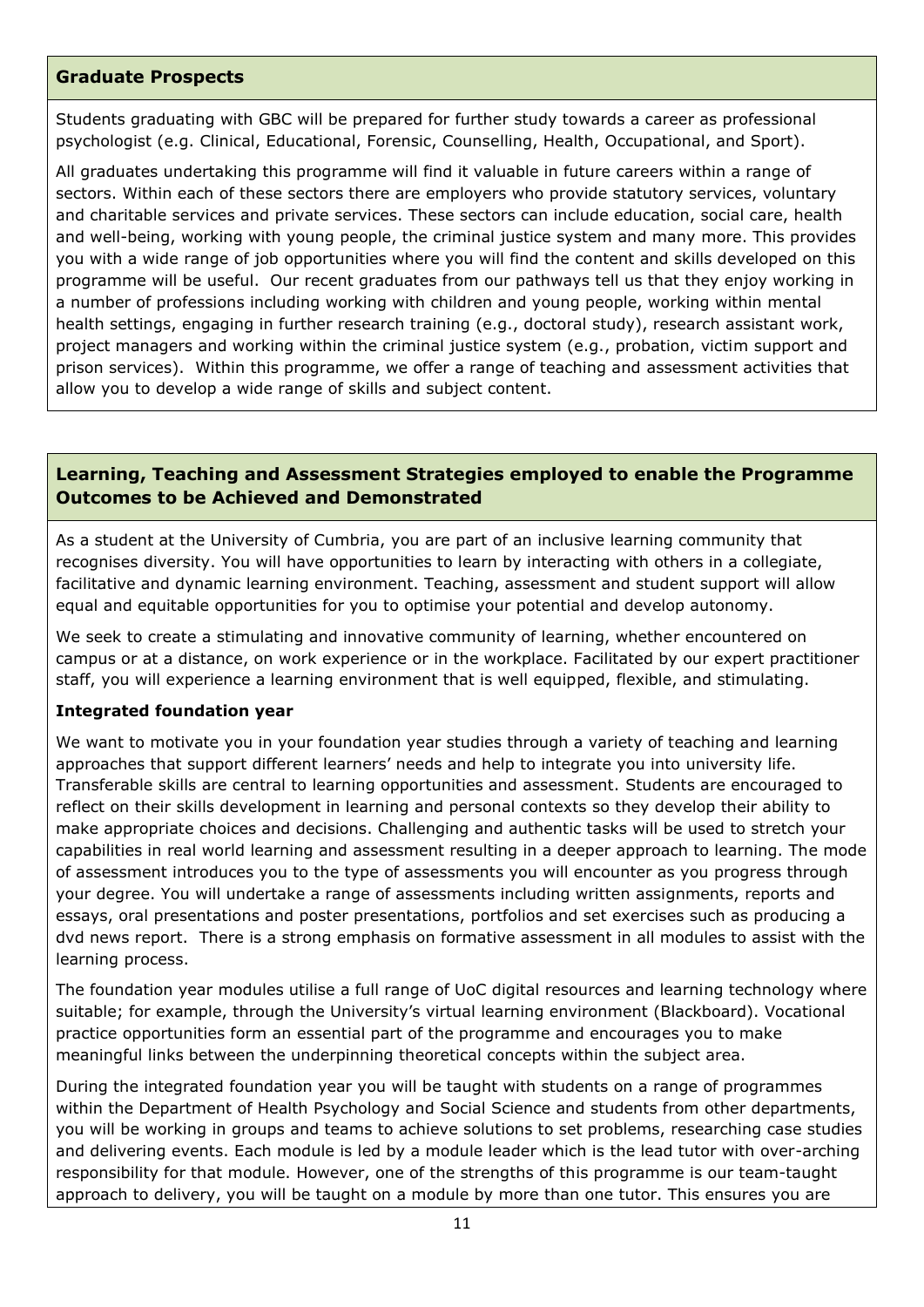taught topics by subject specialists, experience the different delivery styles you will encounter as you progress through your programme and on modules that you share with other programmes ensures you will meet staff from your degree programme. In some modules such as Professional Practice in the Community guest speakers from local industry and organisations will give talks on their role and practice within the sider community bridging the link between social theory and practice explored during the module.

## **Learning and Teaching**

In line with UoC Learning, Teaching and Assessment Strategy 2017-22, our learning and teaching methods:

- Promote the development of inclusive practice and address a range of learner types through a wide range of teaching and learning activities.
- Use learning technology to promote student learning and achievement.
- Provide active learning and social learning opportunities through a range of extracurricular activities offered within the department.
- Embed principles of internationalisation and draw on global perspectives across the range of disciplines covered across these pathways.
- Embed principles of employability skills development in all modules on the BSc.
- Utilise research informed teaching in a department that includes a range of subject specialists and research active staff.
- Foster aspiration and career readiness through work-based, experiential and inter-professional learning.
- Foster interdisciplinary learning across all our core modules.
- Are relevant to the needs of the workplace, emphasising problem-solving and the interaction of theory and practice.
- Use research-informed teaching, drawing on industry-based knowledge and expertise.

This programme has been designed to be flexible, utilising a full range of UoC digital resources and supported communication through learning technology as appropriate. Use will be made of UoC learning technology such as Blackboard Collaborate, Microsoft Teams and Pebblepad and the availability of resources suitable for mobile learning (such as downloadable video's podcasts and associated transcripts, discussion boards, wiki's and blogs). Learning will be based on academic study. Students are actively facilitated to use, apply and integrate their developing knowledge within their employment contexts. In adopting a reflective approach, we endorse an enquiring, evaluative style to academic study. Learning and assessment are considered to be interrelated. Everything that the student undertakes – and the products of that learning – are embedded through active participation and formative opportunities for dialogue and feedback throughout. Modules include formative activity 'specifically intended to generate feedback on performance to improve and accelerate learning' (Nichol & McFarlane-Dick, 2006). Summative assessment is authentic, in that assessment clearly aligns to programme and module level learning outcomes, encourages and enables progressive development through feedback, and is of relevance to either further academic progression or their current and future employment needs. Intellectual, subject specific and key transferable skills are central to learning opportunities and assessment. Students are encouraged to critically reflect on their skill development in their learning and where relevant employment contexts in order to develop their ability to make sound professional judgments.

The BSc follows a series of key principles of teaching and learning and it is important to note that all modules consider formative assessment to be of considerable benefit. The formative work is developmental in nature and prepares students for the summative assessment work. Blended learning is a feature of all modules, by this we refer to the use of face to face lectures, seminars and workshops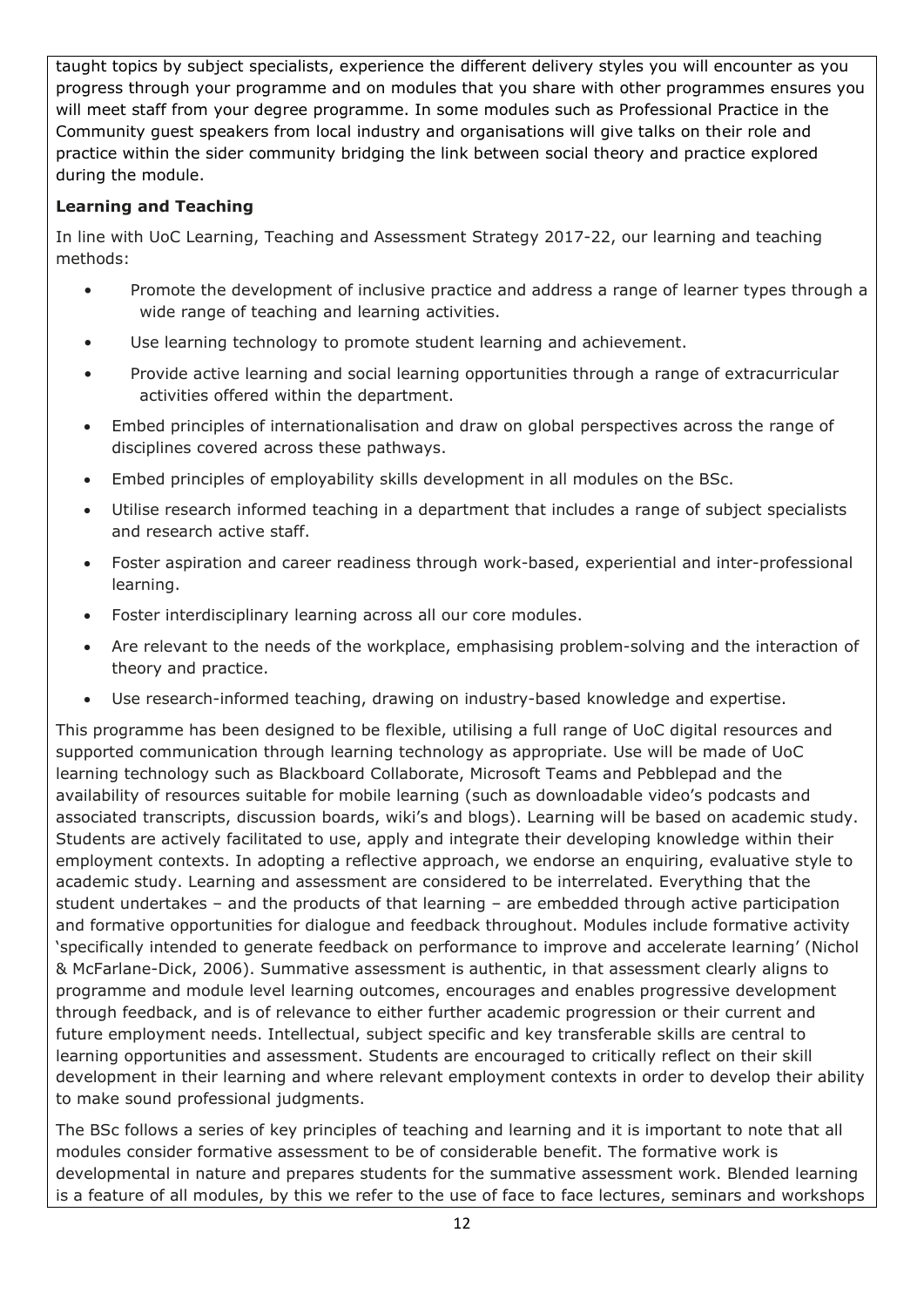online activities. The online activities supplement and support the face to face work that we do. Regardless of whether the face to face work is intensively delivered over days or a weekly commitment, the online activities will serve to prepare, supplement and add value to the learning experience.

### **Promoting learning Partnerships**

The design of the curriculum and the modes of delivery and assessment coupled with our extra curricula programme seek to reflect the ethos of learning partnerships within a learning community context. What this means in real terms is that we seek to involve students in activities that promote engagement with a range of challenges and opportunities that extend beyond the classroom. We achieve this by organising guest speakers, liaising with our professional body, staff- student research participation projects, evening seminars, psychology film clubs, student-staff conferences, critical reading groups, engagement with public and patients, field trips and through the continued development and nurturance of community links where volunteering and other opportunities arise for our students.

Certain modules present valuable volunteering opportunities, such as Learning Together at HMP Haverigg. Co-teaching on this programme of modules usually involves mentoring prisoner students who do not have access to the internet, and therefore the wider reading and opportunities for the same in-depth critical understanding. It is anticipated that student learning mentors would share their knowledge and understanding through discussion with their prisoner mentees. As with all volunteer opportunities on our programmes, travel costs need to be covered by students opting to volunteer.

Synchronous to this, the programme has been designed to maximise **participation, flexibility** and **inclusion** and to this end you will be engaged with the University intranet and website from the point of application. In recognition of the need to *"meet the needs of diverse learners and enabling them to succeed in a higher education environment*" the course uses a range of Blackboard and pebble pad tools to allow you and your tutors to collaborate remotely. If you do not have internet access at home you can access materials onsite or from any public internet provider. We have psychology focused twitter and facebook feeds/groups and an active psychology society.

#### **Blended learning**

The delivery mode we adopt is referred to as blended learning and in our experience this adds significant value to the teaching and learning process. Blended learning refers to the combination of face to face and online learning. It empowers you to collaborate remotely, share materials and discuss your work with your peers and tutors. For example, wiki tools are a particularly effective way of helping you add materials to module sites, share good practice and experiences. They encourage discussion and debate over the resources that you and others have identified. Blended learning equally provides lecturers with opportunities to review your progress, to add tasks, for example, non-credit bearing tests for revision purposes, podcasts, videos and other materials between lectures, keeping sites up to date and interactive. Through blending the learning we are able to respond to the range of learning needs and preferences expressed by our student groups. Blended learning also refers to the inclusion of tasks and opportunities that add value by offering exceptional opportunities for learning.. The range and nature of the opportunities vary across modules but there is an emphasis and commitment across the academic team to identify and provide these opportunities where we are able.

# **Employability (academic, professional and graduate skills)**

There is a particular emphasis in the course on employability using volunteering in appropriate work experience as a vehicle for employability skill development. The work experience module is a formal opportunity to explore and evidence this skill development. To provide you with the opportunities to compete effectively at the next stage of your career, the team actively promote volunteering and have made a variety of links in the local community to support you to take up these opportunities. This philosophy is in keeping with the University Strategy *("Providing learning opportunities that enhance employability, build capability for employment and contribute to the regeneration of Cumbria and the*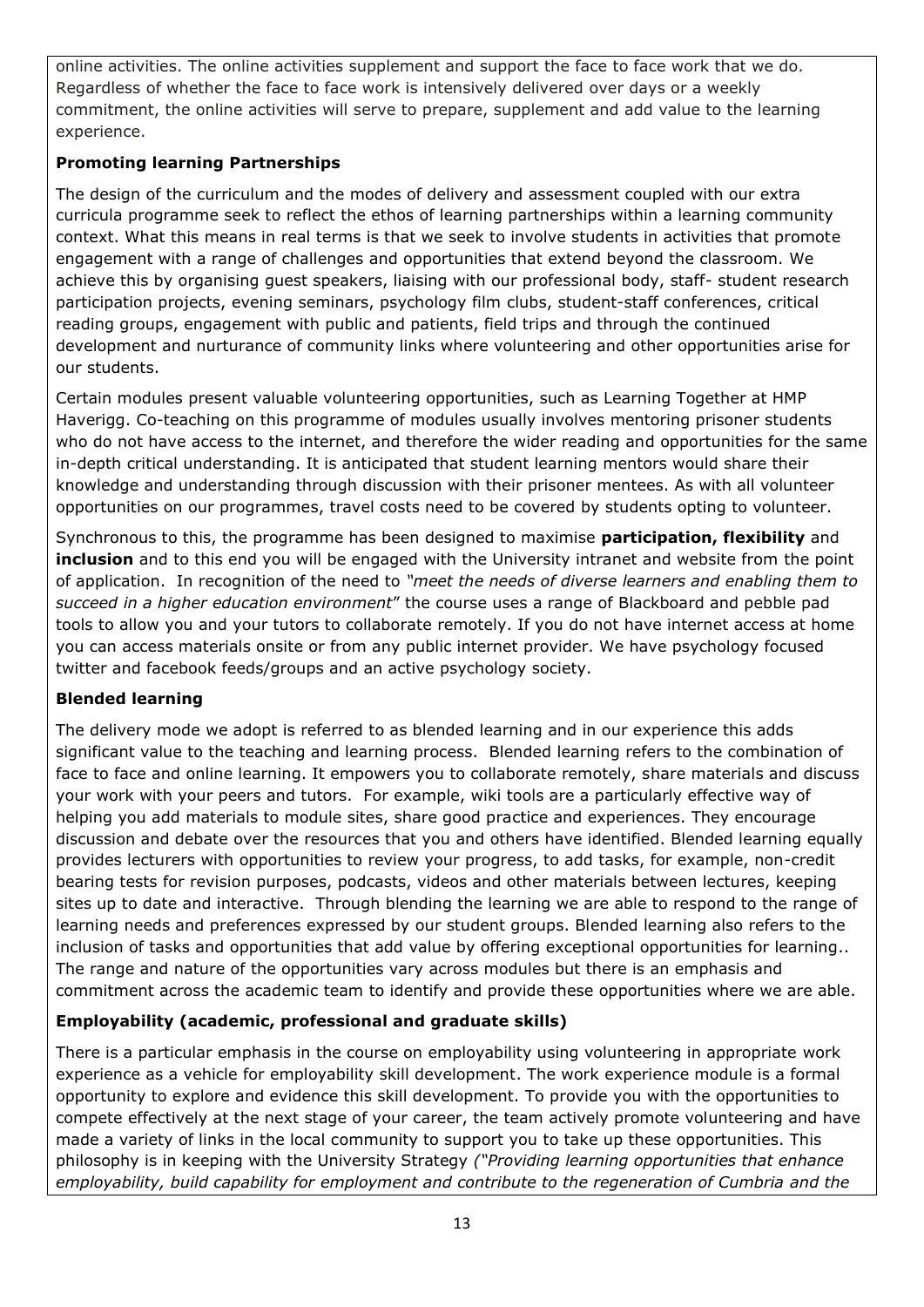#### *region")*.

# **Internationalisation of the curriculum**

In keeping with our context, UK based laws, policies and regulations do dominate some parts of the curriculum however it is important to acknowledge the internationalisation and decolonisation of our curriculum. Throughout the programme we reflect and make comparisons across and within cultures and geographical locations drawing on theory, research, policy and practice from across the globe. Whilst this is explicitly evidenced in some of our modules e.g. the modules: critical psychology, Brain, development and cognition and social and community psychology. Internationalisation and decolonisation is a central feature of our module design as would be expected on a course that teaches and assesses critical thinking and reflection on human behaviour and experience.

# **The delivery and assessment of teaching and learning**

The teaching and learning strategy is developmental and cumulative and as such includes formative (opportunities to practice new skills) and summative assignments (assessments that contribute to your progression through the programme). These assessments are structured to promote self-efficacy, confidence and enhance performance.

The delivery of the programme is varied and increasingly innovative. Student participation is considered synonymous with success and attendance is closely monitored. We have an expectation that attendance will be 100% and a failure to attend will be followed up by personal tutors. Nonattendance is a breach of the [Student Code of Conduct](http://my.cumbria.ac.uk/StudentLife/Support/PuttingThingsRight/StudentConduct.aspx) (B1) and will be monitored and followed up using adjudication processes should the need arise.

The key aim for all assessments in the programme is to enable you to demonstrate that you have achieved the intended learning outcomes of the programme and each contributory module. The assessment strategy also seeks to:

- facilitate your learning experience through a varied range of assessment methods
- develop assessment skills that foster independent and reflective learning
- encourage engagement in group activities and private study
- foster a range of generic and key skills

All assessments occur during or upon completion of modules, and will include a range of both summative and formative tasks (see below). Marks are awarded for assessments within each module and aggregated to identify a module mark. These module marks remain provisional until confirmed by the appropriate Assessment Board. The programme is designed on a 'credit accumulation and transfer' basis, where transfer from one level to the next is conditional on accumulating the required credit for each level (normally 6 modules  $x$  20 credits = 120 credits/level).

# **Methods of assessment**

The assessment throughout the programme will include a blend of typical assessment activities such as written assignments, unseen in-class tests, presentations and reports, alongside innovative and employability focused tasks such as case study analysis, problem based activities and reflective logs. These methods are chosen to encourage knowledge development, practitioner skills, and a range of transferable and professional capabilities such as communication and presentation skills, problemsolving, team work, numeracy and IT skills. After the successful completion of level 3, you will progress to level 4 where we have designed a number of modules (HLLP4003; HLLP4004; HLLP4006) using a portfolio assessment mode which will enable you to develop and evidence a range of skills critical to your success at levels 5 and 6. Portfolios are designed with flexibility in mind and may require you to include evidence from a wide variety of activities including: essay plans; essays; report sections from a range of laboratory based activities; critical writing exercises, oral or poster presentations.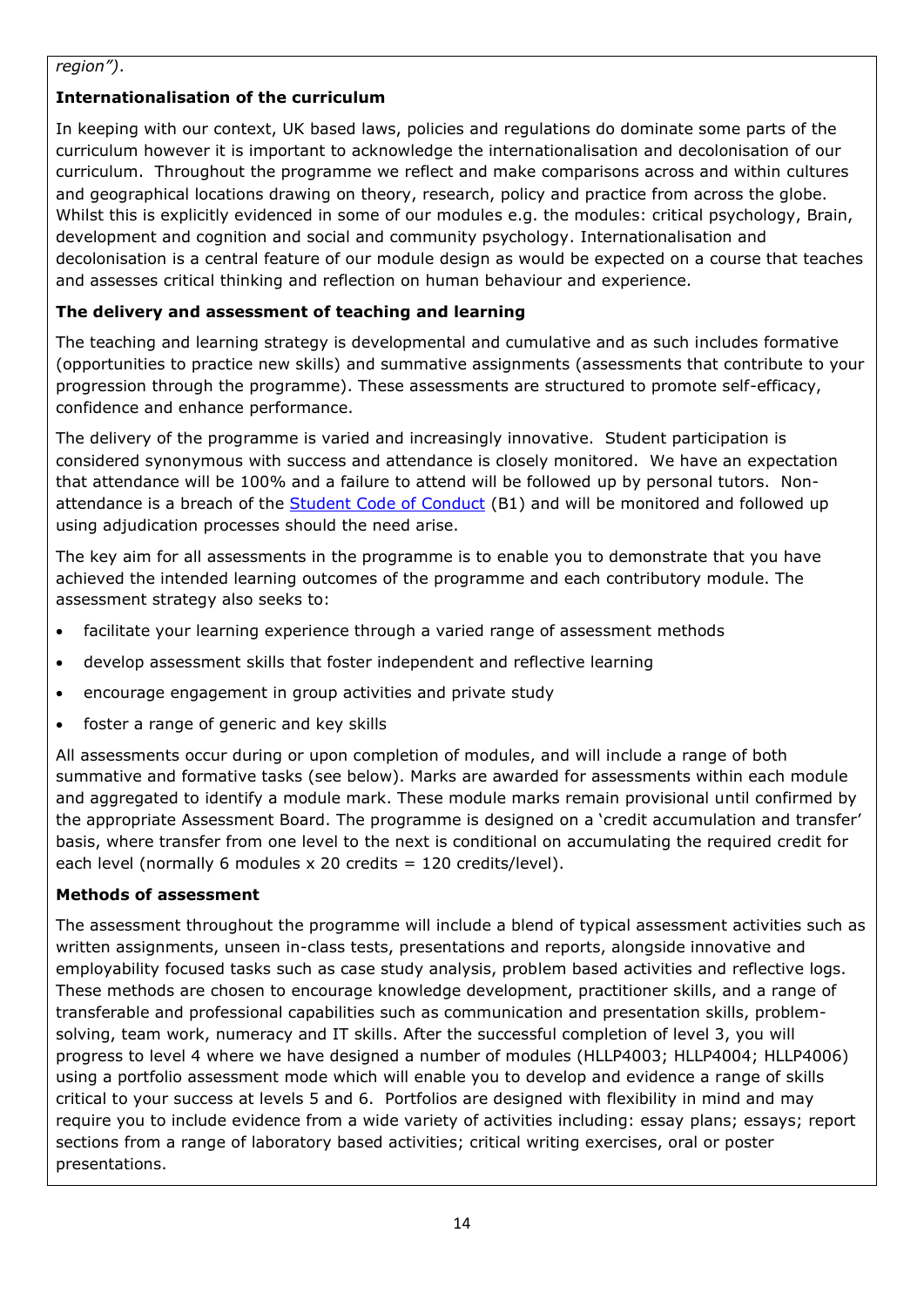#### **Forms of assessment**

In each module, you have the opportunity to engage in summative and formative assessments. **Summative** assessment refers to work submitted for module and programme credit, and is used to assess whether you have achieved the relevant learning outcomes in a module. Summative assessment is captured in the overall mark awarded for each module. *Formative* assessments occur in each of the modules to scaffold future summative assessments.

**Indicative Range of Assessment Methods:** The breadth of assessment methods acknowledges that graduate and employability skills are many and varied and so you need opportunities to develop, practice and be assessed on as full a range of skills as possible. The traditional methods (e.g. essay) are supplemented by ecologically valid methods (portfolio, case analysis, intervention design and evaluation, multi-agency style meeting planning and execution) for the workplace. Some examples of the assessment styles used on the programme are tabulated below:-

- Academic essay
- Case analysis
- Literature review
- Research reports (qualitative, quantitative and mixed methods)
- Reflective Accounts (debates, meetings, research techniques)
- Portfolio of analyses (qualitative and quantitative exercises)
- Academic Poster and conference style presentation
- Web page design/ podcast production
- **Dissertation**
- Problem based learning activities
- Intervention design and evaluation
- Psychometric report
- Psychometric practical skills assessment
- Oral Presentation conference style
- Online assessment
- Academic debates
- Research proposal
- Objective tests

#### **Student Support**

We provide responsive learner support that promotes student success. Our approach to learner support is designed to support achievement and progression, champion inclusivity and accessibility, prepare you for opportunities beyond study, and promote independence and resilience, enabling you to achieve your potential.

As a student of the University of Cumbria, you will be taught by academics and expert practitioners who facilitate learning through structured inquiry. You will be provided with access to high quality academic resources through physical and digital libraries and will be supported to develop skills that enable you to become a critical, reflective, discerning and independent learner and researcher.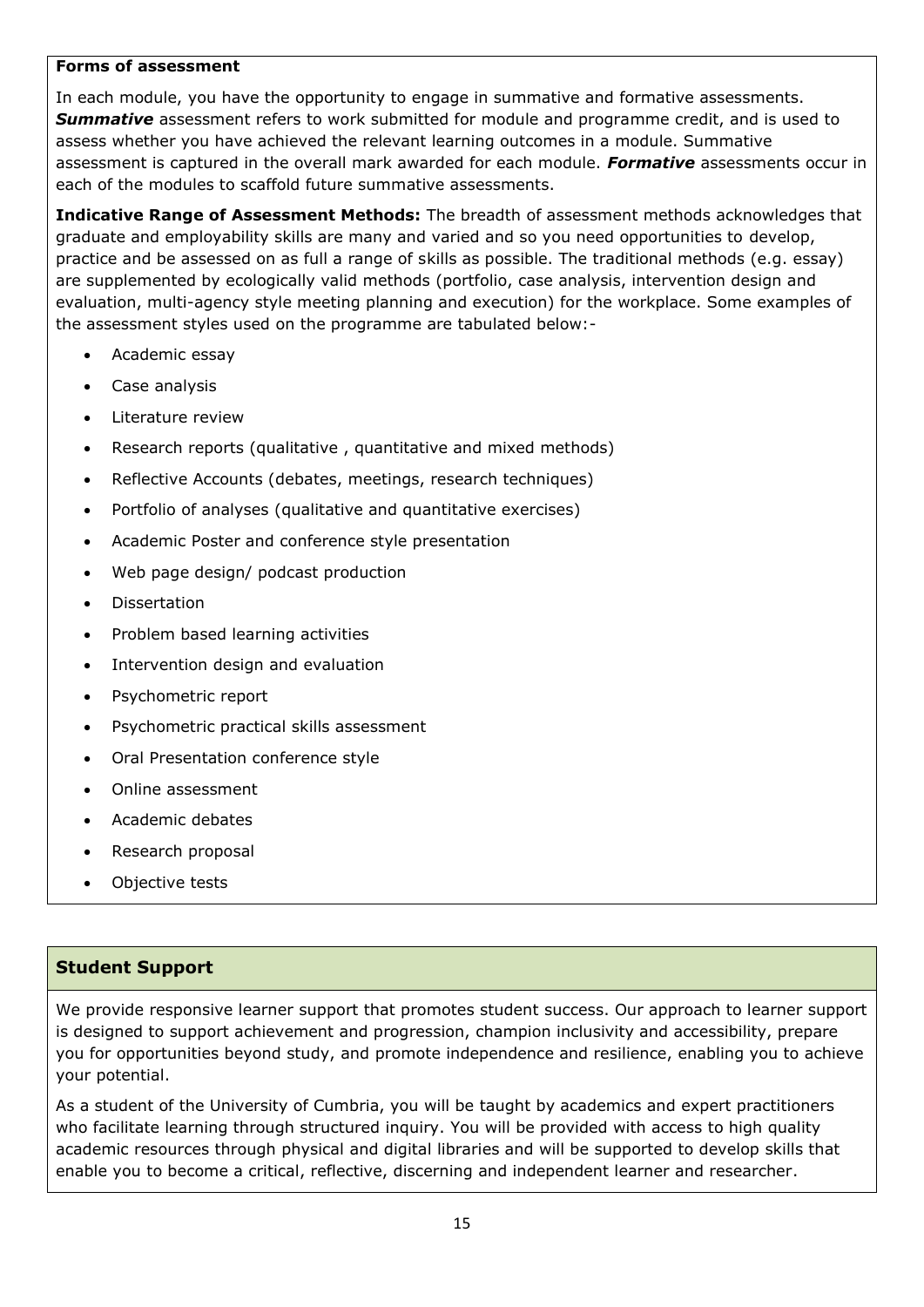#### **Initial and ongoing induction**

Induction takes place during Welcome Week prior to the start of the programme. All foundation year students will share a common induction programme to provide the opportunity for you to meet with other students in your subject area and those from other level 3 foundation programmes who share common university-wide modules. You will undertake a series of activities designed to form cohesion amongst your peer group, to familiarise you with the University and introduce you to a range of support services who are there to help you settle into university life and help you progress through your studies. You will be shown how to use our Virtual Learning Environment (VLE) which is called 'Blackboard' and how to submit assessments using 'Turn it In'. You will attend centrally organised sessions, Student Life and Help is at Hand.

During the induction week you are allocated a Personal Tutor (PT), as are all students at the University, but in addition foundation year students will also receive dedicated supported from the level 3 Student Transition Advisors.

**Transitioning to level 4:** Progressing students will not be required to attend all induction activities at level 4, but will be invited to activities that will enable them to meet and feel fully integrated with their new cohort such as introduction to programme structure, modules and assessments and team building activities. In addition, the students will be invited by the programme leader to mentor and support new students in other activities such as campus tours and general tips and guidance on being a UoC student.

The education and families enrichment activity opportunities throughout the year will be available to all students on any of the pathways and at all levels 3-7 which will serve to maximise opportunities for shared learning and create a sense of learning community. These informal opportunities will be augmented by an invite to attend the induction week with the new level 4 students in activities, where transitioning students with expertise will lead/support groups of new students through induction activities.

#### **Personal Development Planning**

Personal Development Portfolio**,** all students have the opportunity to complete a PDP this is a facilitated process and is embedded within the course and available through Pebblepad.

#### **General/specialist teaching accommodation and equipment** available to students.

There are a range of specialist rooms that may be booked by students including an observation laboratory, a psychometric testing laboratory and computer suites all equipped with specialist data analysis software. Whilst different sites possess different facilities, students may access any UoC site and/or where travel is not feasible alternative equipment may be identified eg. the observation suite is based at Fusehill Street but a portable alternative is available.

#### **Tutorials**

Within the programme there are opportunities for individual and group tutorials embedded. However, you are encouraged to book appointments if and when you feel in need of some support.

You will also be allocated a Personal Tutor. Your Personal Tutor will be proactively involved in the delivery of your programme and will have contact with you throughout your time at the University. They will support your learning and development, including tutorials and other support as outlined in the Personal Tutor Policy.

#### **Personal Tutoring**

You will also be allocated a Personal Tutor. Your Personal Tutor will be proactively involved in the delivery of your programme and will have contact with you throughout your time at the University. They will support your learning and development, including through tutorials, Progress Reviews and other support as outlined in the Personal Tutoring Policy. On arrival at the university to commence the course one of the first things we do is allocate you a personal tutor. Your personal tutor is an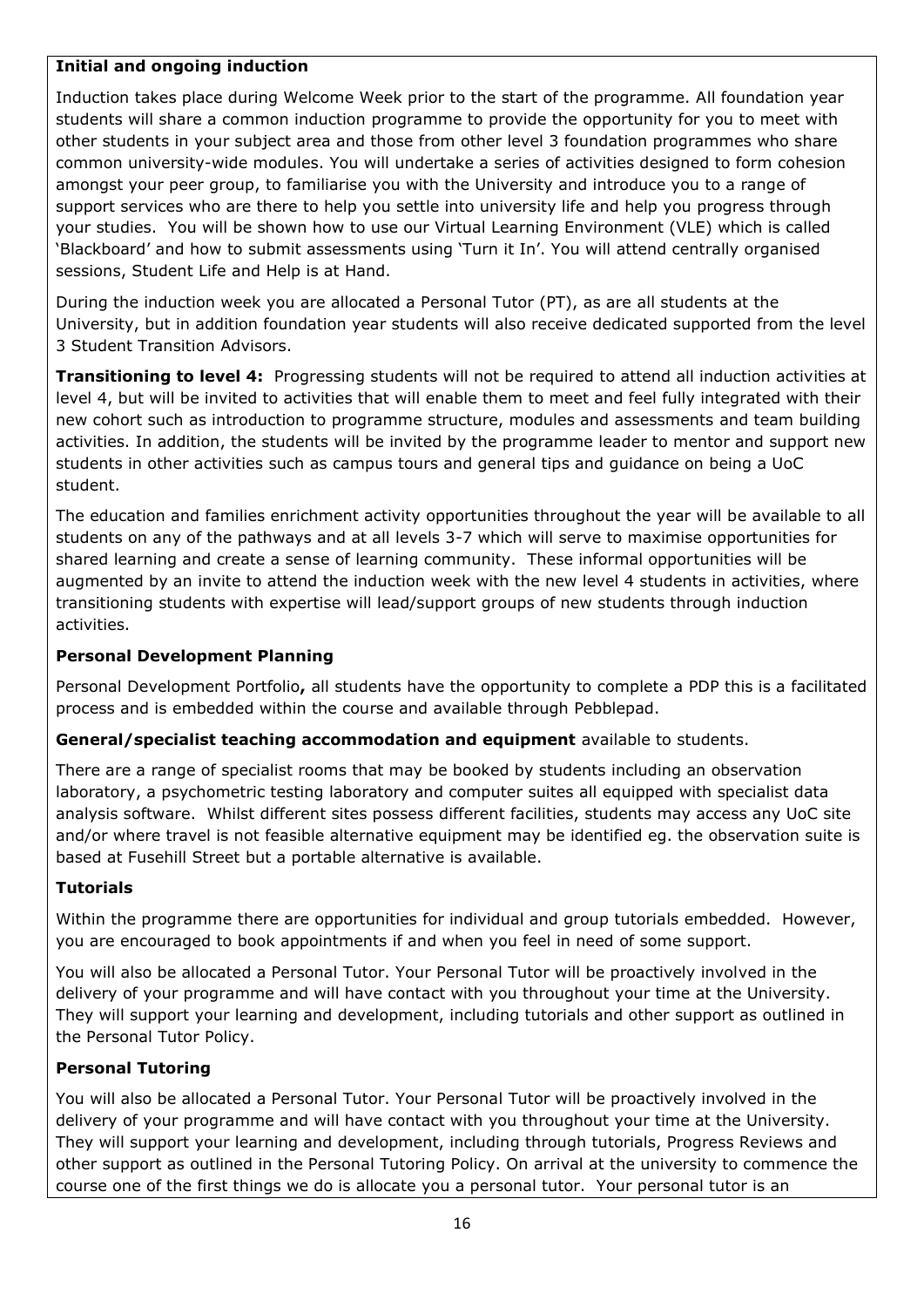academic member of staff from the psychology team and normally this person will work with you over the three years of the programme and for those who progress to postgraduate / doctoral research with us potentially considerably longer. The personal tutor role is to support you across the provision, help you manage some of the challenges that academic study often brings, serves as a point of contact for you irrespective of the modules you are studying and will signpost you to additional support services if required and/or opportunities that may be of interest to you. Tutorials may take place online, via the telephone or face to face.

# **Library Services and Academic Skills**

Module leaders will collaborate with Library Services to ensure that your online reading and resource lists are current and items are available via the library discovery tool OneSearch. In order to maximise access, availability and usefulness, ebooks and electronic journal titles will, in most cases, be prioritised. You can access a wide range of electronic and print content using [OneSearch](http://cumbria-primo.hosted.exlibrisgroup.com/primo_library/libweb/action/search.do?vid=44UOC_VU1) and you can find out more about key texts, databases and journals for your subject by accessing the library's [subject resources webpages.](http://my.cumbria.ac.uk/StudentLife/Learning/Resources/Subjects/Home.aspx) Where appropriate, module reading and resource lists will be made available to you electronically on Blackboard using the University's online reading and resource list [system.](https://eu.alma.exlibrisgroup.com/leganto/readinglist/lists)

Each campus library has a dedicated webpage. Check out local information about opening hours, reserving books, using self-service kiosks, printing and photocopying, booking study spaces and more. <https://my.cumbria.ac.uk/Student-Life/Learning/Libraries/>

An [Ask a Librarian](https://my.cumbria.ac.uk/Student-Life/Learning/Libraries/Ask/) service runs from 17:00 - 09:00 weekdays and round the clock on weekends and holidays. This means you can get professional help using about library services, finding information, referencing and searching, even when the library is closed. [https://my.cumbria.ac.uk/Student-](https://my.cumbria.ac.uk/Student-Life/Learning/Libraries/Ask/)[Life/Learning/Libraries/Ask/](https://my.cumbria.ac.uk/Student-Life/Learning/Libraries/Ask/)

The **Skills@Cumbria** service can help support your academic, library and digital skills and success throughout your programme. It includes a suite of [online self-help resources](https://my.cumbria.ac.uk/Student-Life/Learning/Skills-Cumbria/) accessible 24/7 via the University's website and Blackboard site. Additional skills support for students is offered via:

- **[Workshops](https://my.cumbria.ac.uk/Student-Life/Learning/Skills-Cumbria/Need-more-help/)**
- Email: [skills@cumbria.ac.uk](mailto:skills@cumbria.ac.uk)
- **[Appointments](https://my.cumbria.ac.uk/Student-Life/Learning/Skills-Cumbria/Need-more-help/)**
- **[Webinars](https://my.cumbria.ac.uk/Student-Life/Learning/Skills-Cumbria/Need-more-help/)**
- [Learn Well at Cumbria](https://my.cumbria.ac.uk/Student-Life/Learning/Skills-Cumbria/Learn-Well-at-Cumbria/)
- [Study from Home Webpage](https://my.cumbria.ac.uk/Student-Life/Learning/Resources/Studying-from-home/)
- [Digital Capabilities](https://my.cumbria.ac.uk/Digital-Capability/) and [LinkedIn Learning Pathways](https://my.cumbria.ac.uk/Student-Life/Learning/Linkedin-Learning/Digital-Capabilities-Pathways/)

[Headstart:](https://my.cumbria.ac.uk/Student-Life/Learning/Resources/Blackboard-Open-Education/) Head Start is a self-learning pre-entry module that is completed online and at your own pace. The module gives new undergraduate students an opportunity to prepare for their transition into university and to start to develop the academic skills that will help them become successful students.

All UG students are given the opportunity to register and complete Head Start prior to entry on their main programme of study. If you haven't been able to complete Head Start before starting your course, you can access the module via Blackboard by selecting the Skills@Cumbria tab and then the Head Start tile. Learning at university, academic writing and referencing are the key topics introduced in the module and previous students have told us how useful they have found the online resources and activities.

#### **IT and Technical Support**

Technology is an invaluable asset when it comes to studying, so it's important you know how to make the most out of the excellent [IT facilities](https://www.cumbria.ac.uk/student-life/facilities/it-facilities/) we have available. Our aim is to ensure you can access university electronic resources from anywhere or any device, whether on or off campus. The **Student**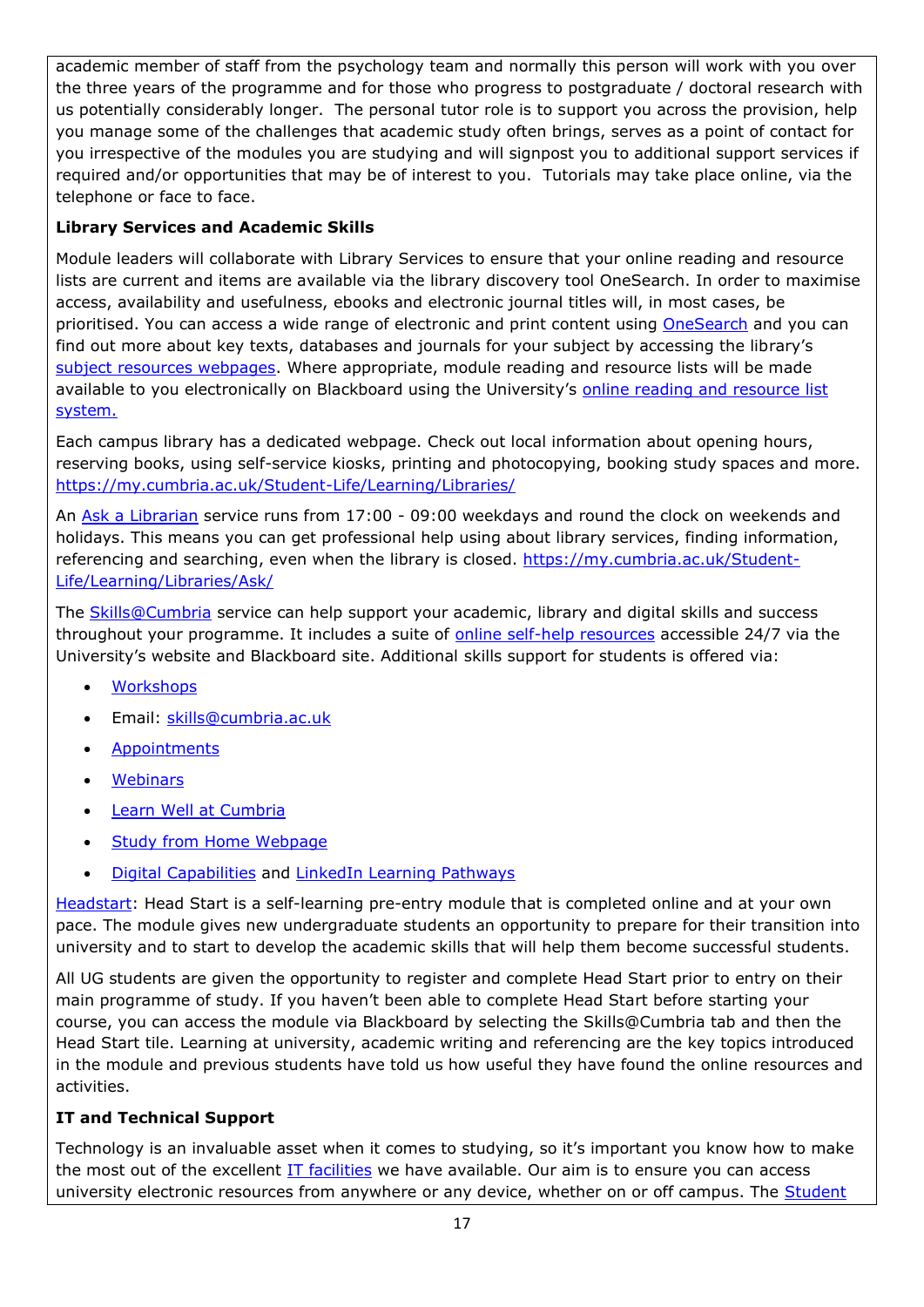[Hub](https://hub.cumbria.ac.uk/dashboard/student) is your one-stop gateway to all University systems, Outlook email, and OneDrive.

Whether you consider yourself a computer expert or you're not confident about your IT skills, we're always around to ensure you get the level of support you need. We have a wealth of information and support available on the [IT Services website](https://my.cumbria.ac.uk/Student-Life/it-media/) and have a dedicated IT Service Desk where you can talk to someone by phone or log your question online from anywhere, at any time.

#### **Student Support Services**

[Accommodation:](https://www.cumbria.ac.uk/student-life/accommodation/) Information for all our residential students and advice for those looking to rent private accommodation. You can follow the team via Instagram: [UoC Accommodation](https://my.cumbria.ac.uk/Student-Life/careers/Current-Students/)

[Careers and Employability:](https://my.cumbria.ac.uk/Student-Life/careers/) The Careers and Employability team is here to help you with all things career-related. Through the career hub [My Career Enriched,](https://mycareerenriched.cumbria.ac.uk/student/home.html) you can:

- find graduate jobs, part-time work, work experience, industry placements and paid internships;
- book one-to-one careers advice appointments with one of the team;
- book onto careers fairs and employability events where you can meet employers;
- attend practical workshops on CVs, applications, interviews, success in your chosen sector; options with your degree, job search skills and more;
- send in your CV or application form for tailored feedback;
- complete mini online courses in Pathways to improve your employability skills.

Career Ahead+ is the University of Cumbria's Employability Award. Completing Career Ahead+ will help you recognise and develop your skills, providing a greater opportunity for you to get the job you want when you graduate. The award is based on what employers look for in an ideal candidate, in relation to skills, knowledge and experience. You will be supported with career direction, gaining experience, and providing all the skills needed to complete the perfect application and be successful in that all important job interview. Contact [careerahead@cumbria.ac.uk](mailto:careerahead@cumbria.ac.uk) or visit [www.cumbria.ac.uk/careerahead](http://www.cumbria.ac.uk/careerahead) for more information.

[Chaplaincy:](https://www.cumbria.ac.uk/student-life/student-support/chaplaincy/) Our chaplaincy provides a safe place, a listening ear and personal support to all students and staff, regardless of beliefs.

[Disability and Specific Learning Needs:](https://my.cumbria.ac.uk/Student-Life/Support/Disability/) The University is committed to ensuring you are able to participate effectively in your chosen programme of study and all areas of University life. The University defines disability broadly, including:

- mobility impairments
- sensory impairments
- medical conditions
- autism (ASD)
- specific learning difficulties (SpLD's such as Dyslexia or Dyspraxia)
- mental health conditions.

[Health and wellbeing:](https://my.cumbria.ac.uk/Student-Life/Health-and-Wellbeing/) Our team forms part of Student Services. Your physical, emotional and psychological well-being are key aspects of living and learning well. The Health and Wellbeing page links to various sources of support, including how to self-refer to the mental health and well being service for appointments. We've highlighted a couple of specifics to get started:

- Register for [Together All](https://my.cumbria.ac.uk/Student-Life/Health-and-Wellbeing/Big-White-Wall/) an anonymous and stigma free environment where you map your own path to well-being with peer support.
- Sign up to our health and well-being blog: [Live Well at](https://livewellcumbriaunihome.wordpress.com/) Cumbria.

[UoC Active:](https://www.cumbria.ac.uk/student-life/facilities/sports/) Staying physically fit and well makes a huge difference to psychological wellbeing and to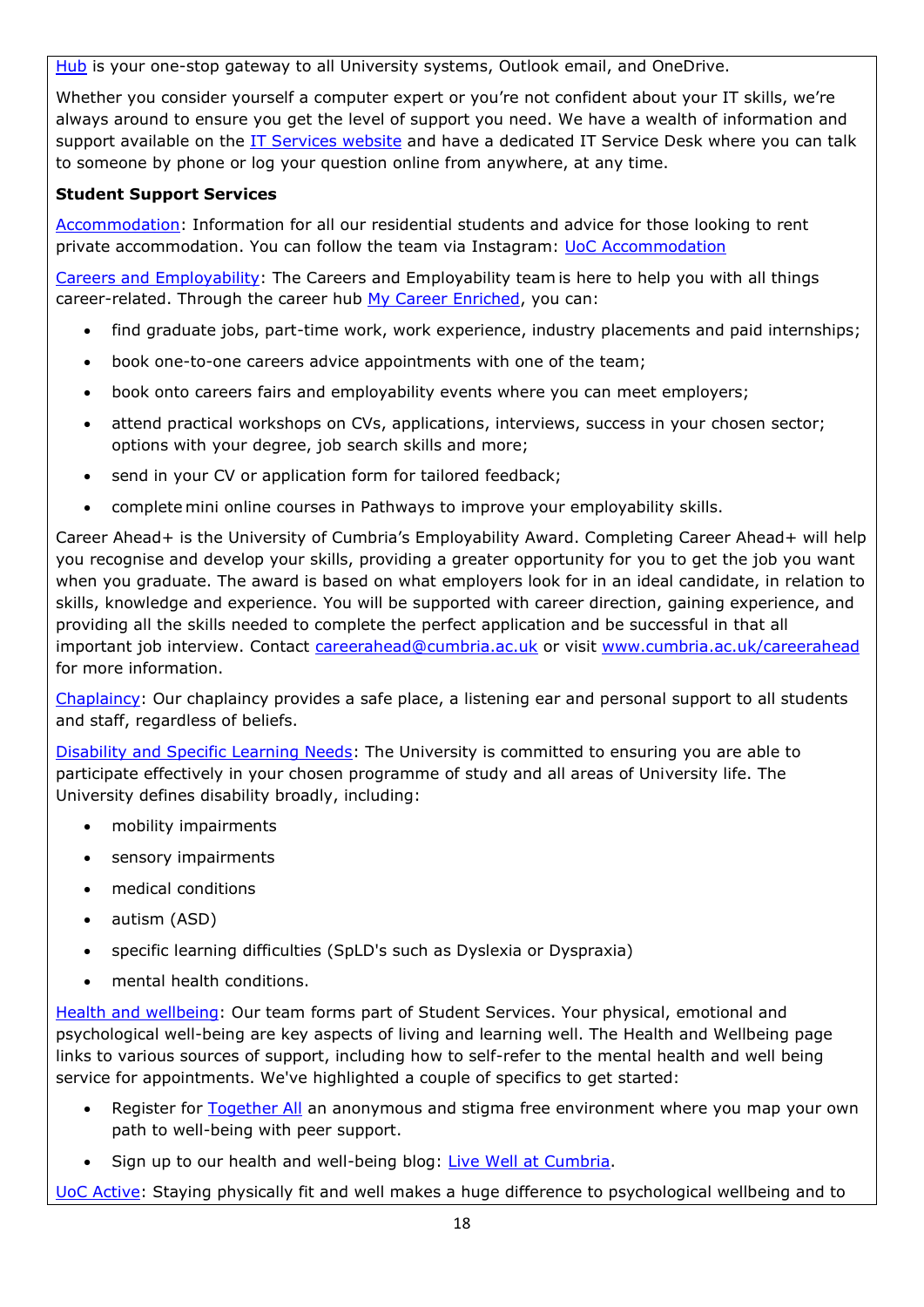our abilities to study. Check out Sport facilities at UoC Active.

[International Student Support:](https://www.cumbria.ac.uk/study/international-students/) Finding your way in a new country or culture can be challenging. International Student Support welcomes you and will be in touch throughout your stay. We encourage you to contact us if you have any questions or need support: [intss@cumbria.ac.uk](mailto:intss@cumbria.ac.uk)

[Money Advice:](https://my.cumbria.ac.uk/Student-Life/Money--Finance/Money-Doctors/) The Money Advice Service are here to help you plan your finances and manage your money whilst studying. We also provide information to help you to manage your money more effectively. Our Advisers are based across the University and are here to help with money issues. We run workshops as well as offering one-to-one advice via telephone on taking control of your finances and gaining financial skills which can last for life.

**Further support and guidance, including EDI and Safeguarding:** We are an inclusive community, committed to supporting and learning from each other, find out more about **Equality**, Diversity and [Inclusion \(EDI\).](https://www.cumbria.ac.uk/about/equality-diversity-and-inclusion/) Depending on the nature of your course, you may well already know about or be learning about safeguarding in a professional context and to find out about the University of Cumbria's safeguarding policy and procedures visit: [Safeguarding.](https://my.cumbria.ac.uk/Student-Life/Health-and-Wellbeing/Safeguarding/)

#### **Student Voice**

As a student at the University of Cumbria you automatically become a member of the Students' Union. The Students' Union represents the views and interests of students within the University.

The Students' Union is led by a group of Student Representatives who are elected by students in annual elections. They also support approximately 400 Student Academic Reps within each cohort across the entire University. The Students' Union represent the views of their cohort and work with academic staff to continuously develop and improve the experience for all University of Cumbria students. You can find out more about who represents you at [www.ucsu.me.](https://eur03.safelinks.protection.outlook.com/?url=http%3A%2F%2Fwww.ucsu.me%2F&data=01%7C01%7Calice.helm-alabaster%40cumbria.ac.uk%7C6f2148044d5b440a812f08d85fdaa95f%7Cb627db1d99584fd18ea48ac3b27cf00f%7C0&sdata=2TIr5uuU03XI6fpVrQqHeDUSuUkWECNvQ3UldWmClyg%3D&reserved=0)

You can email at any time on [studentvoice@cumbria.ac.uk.](mailto:studentvoice@cumbria.ac.uk)

#### **University Cumbria Students' Union (UCSU) Student Support**

UCSU offers a free, independent and confidential advice service to all students. They can help with things like academic appeals, extenuating circumstances or if you're considering a formal complaint. UCSU are also on hand to represent you in any formal meetings, for example in malpractice panels or fitness to practice meetings. Appointments are telephone based and can be booked at [www.ucsu.me/support](https://eur03.safelinks.protection.outlook.com/?url=http%3A%2F%2Fwww.ucsu.me%2Fsupport&data=01%7C01%7Calice.helm-alabaster%40cumbria.ac.uk%7C6f2148044d5b440a812f08d85fdaa95f%7Cb627db1d99584fd18ea48ac3b27cf00f%7C0&sdata=QO0AnE5mLJVI%2BvxaFzasbJsexArbF2oWRbpNi9IBt4E%3D&reserved=0)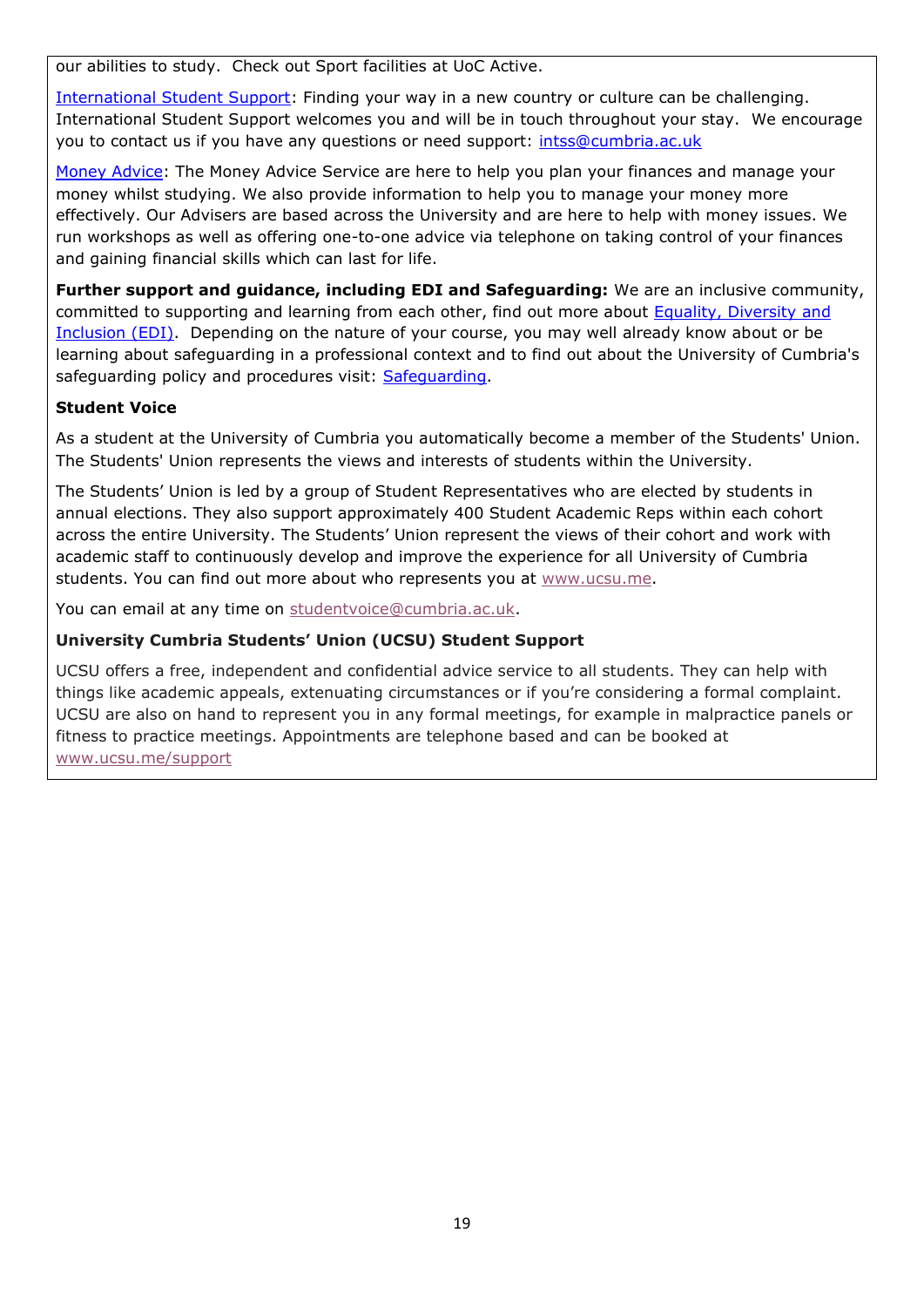| <b>Programme Curriculum Map</b> |                                                           |                                                          |                |                                                                                                 |                                       |  |
|---------------------------------|-----------------------------------------------------------|----------------------------------------------------------|----------------|-------------------------------------------------------------------------------------------------|---------------------------------------|--|
| <b>Academic</b><br><b>Level</b> | <b>Module</b><br>Code                                     | <b>Module Title</b>                                      | <b>Credits</b> | <b>Module</b><br>Status*                                                                        | <b>Programme Outcomes</b><br>achieved |  |
| 3                               | <b>UNIF3003</b>                                           | <b>Essential University Skills 1</b>                     | 20             | Compulsory                                                                                      | K1, K2, S1                            |  |
| 3                               | <b>UNIF3004</b>                                           | <b>Essential University Skills 2</b>                     | 20             | Compulsory                                                                                      | K1, K2, S1                            |  |
| 3                               | <b>UNIF3010</b>                                           | Contemporary Issues and the Media                        | 20             | Compulsory                                                                                      | K1, K2, S2                            |  |
| 3                               | <b>UNIF3013</b>                                           | Families, Communities and the Criminal Justice<br>System |                | Compulsory                                                                                      | K1, S2                                |  |
| 3                               | <b>UNIF3014</b><br>Professional Practice in the Community |                                                          | 20             | Compulsory                                                                                      | K1, S1, S3                            |  |
| 3                               | <b>UNIF3012</b>                                           | Mental Health and Wellbeing                              | 20             | Compulsory                                                                                      | K2, S2                                |  |
| $\overline{4}$                  | <b>HLLP4000</b>                                           | Psychology in Action                                     | 20             | Core<br>Students must<br>pass this<br>module to<br>qualify for<br>eligibility for<br><b>GBC</b> | K3-5; S4-5, S9-11                     |  |
| $\overline{4}$                  | <b>HLLP4001</b>                                           | Introduction to Psychological Research Methods           | 20             | Core<br>Students must<br>pass this<br>module to<br>qualify for<br>eligibility for<br><b>GBC</b> | K4-5; S6-8, S10-11                    |  |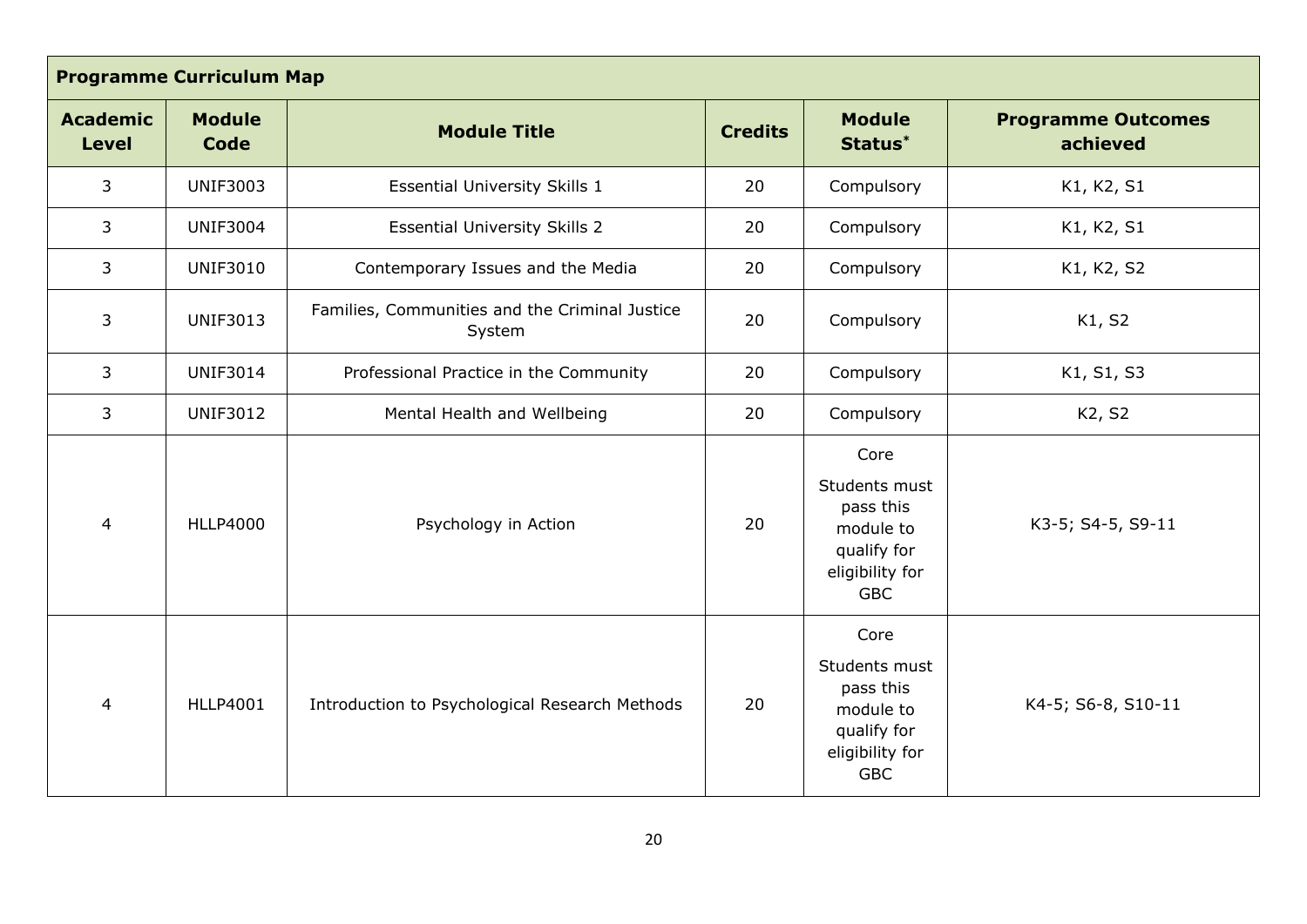| $\overline{4}$ | <b>HLLP4002</b> | <b>Introduction to Data Analysis</b>            | 20 | Core<br>Students must<br>pass this<br>module to<br>qualify for<br>eligibility for<br><b>GBC</b> | K4-5; S6-8, S10-11    |
|----------------|-----------------|-------------------------------------------------|----|-------------------------------------------------------------------------------------------------|-----------------------|
| $\overline{4}$ | <b>HLLP4003</b> | Perspectives in Psychology                      | 20 | Compulsory                                                                                      | K3-5; S4-5, S9-11     |
| 4              | <b>HLLP4104</b> | Professional and Academic Skills                | 20 | Compulsory                                                                                      | K3,5; S4-8 & S9-11    |
| $\overline{4}$ | <b>HLLP4005</b> | Introduction to Psychopathology                 | 20 | Compulsory                                                                                      | K3,5; S4-5, S9-11     |
| 5              | <b>HLLP5000</b> | <b>Research Methods and Statistics</b>          | 20 | Core<br>Students must<br>pass this<br>module to<br>qualify for<br>eligibility for<br><b>GBC</b> | K6-8; S12-15, S19     |
| 5              | <b>HLLP5001</b> | Development, Brain and Cognition                | 20 | Core<br>Students must<br>pass this<br>module to<br>qualify for<br>eligibility for<br><b>GBC</b> | K6-8; S11, S16-19     |
| 5              | <b>HLLP5003</b> | Research Methods in Applied Psychology Settings | 20 | Compulsory                                                                                      | K6-8; S12-15, S18-19  |
| 5              | HLLP55016       | Work Experience                                 | 20 | Compulsory                                                                                      | K4-6; S8, S13-14, S16 |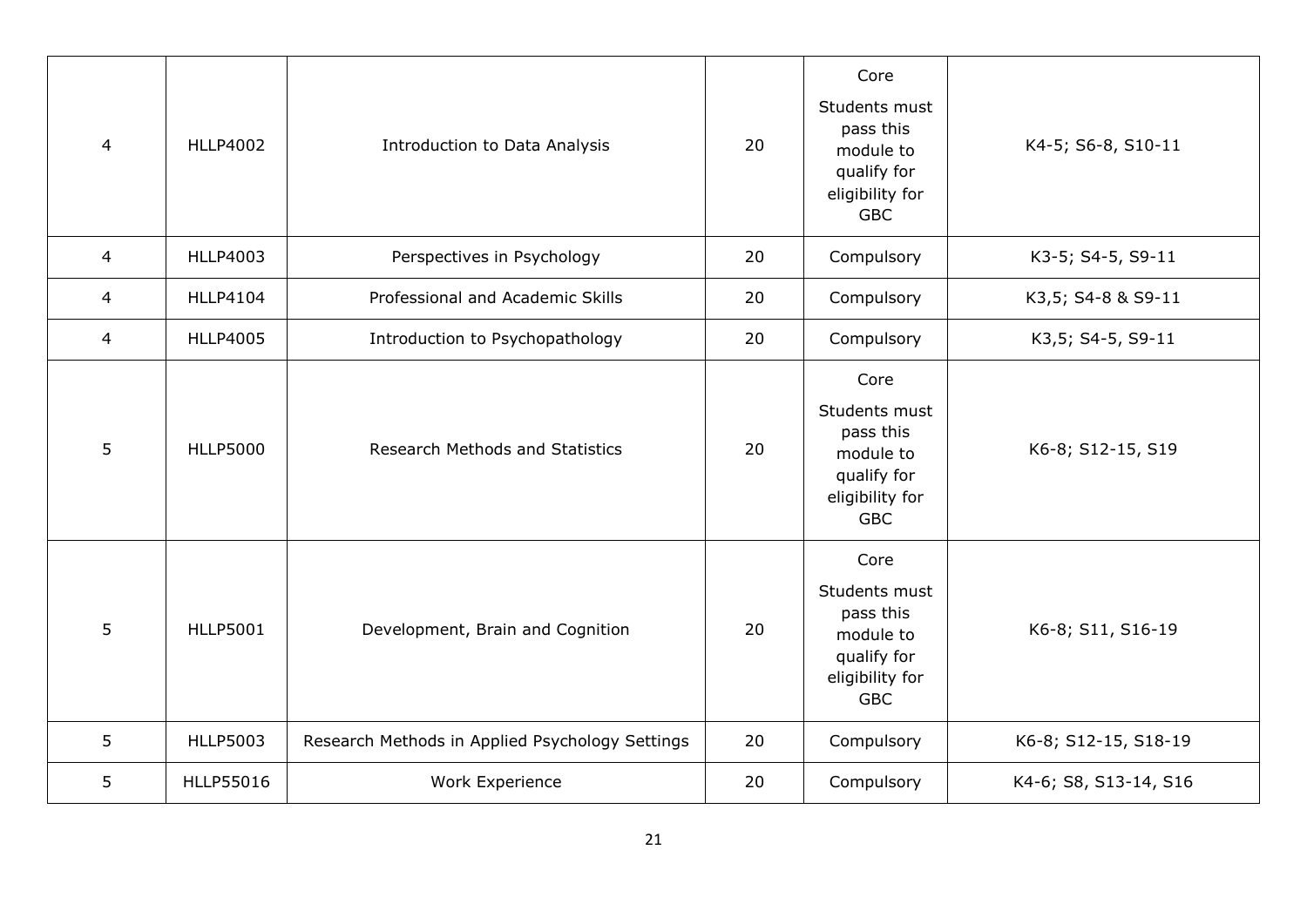| 5              | <b>HLLP5015</b> | <b>Negotiated Learning</b>                                                    | 20 | Compulsory                                                                                      | K6-8; S1, S16-17, S19  |
|----------------|-----------------|-------------------------------------------------------------------------------|----|-------------------------------------------------------------------------------------------------|------------------------|
| $5\phantom{.}$ | <b>HLLP5010</b> | Social and Community Psychology                                               | 20 | Core<br>Students must<br>pass this<br>module to<br>qualify for<br>eligibility for<br><b>GBC</b> | K6-8; S11, S16-17, S19 |
| 6              | <b>HLLP6013</b> | Critical Psychology                                                           | 20 | Core<br>Students must<br>pass this<br>module to<br>qualify for<br>eligibility for<br><b>GBC</b> | K9-11; S20-24,         |
| 6              | <b>HLLP6014</b> | Individual Differences: Abilities, Personalities and<br>measuring differences | 20 | Core<br>Students must<br>pass this<br>module to<br>qualify for<br>eligibility for<br><b>GBC</b> | K9-11; S20-24          |
| 6              | <b>HLLP6015</b> | Dissertation                                                                  | 40 | Core<br>Students must<br>pass this<br>module to<br>qualify for<br>eligibility for<br><b>GBC</b> | K9-12; S20-25          |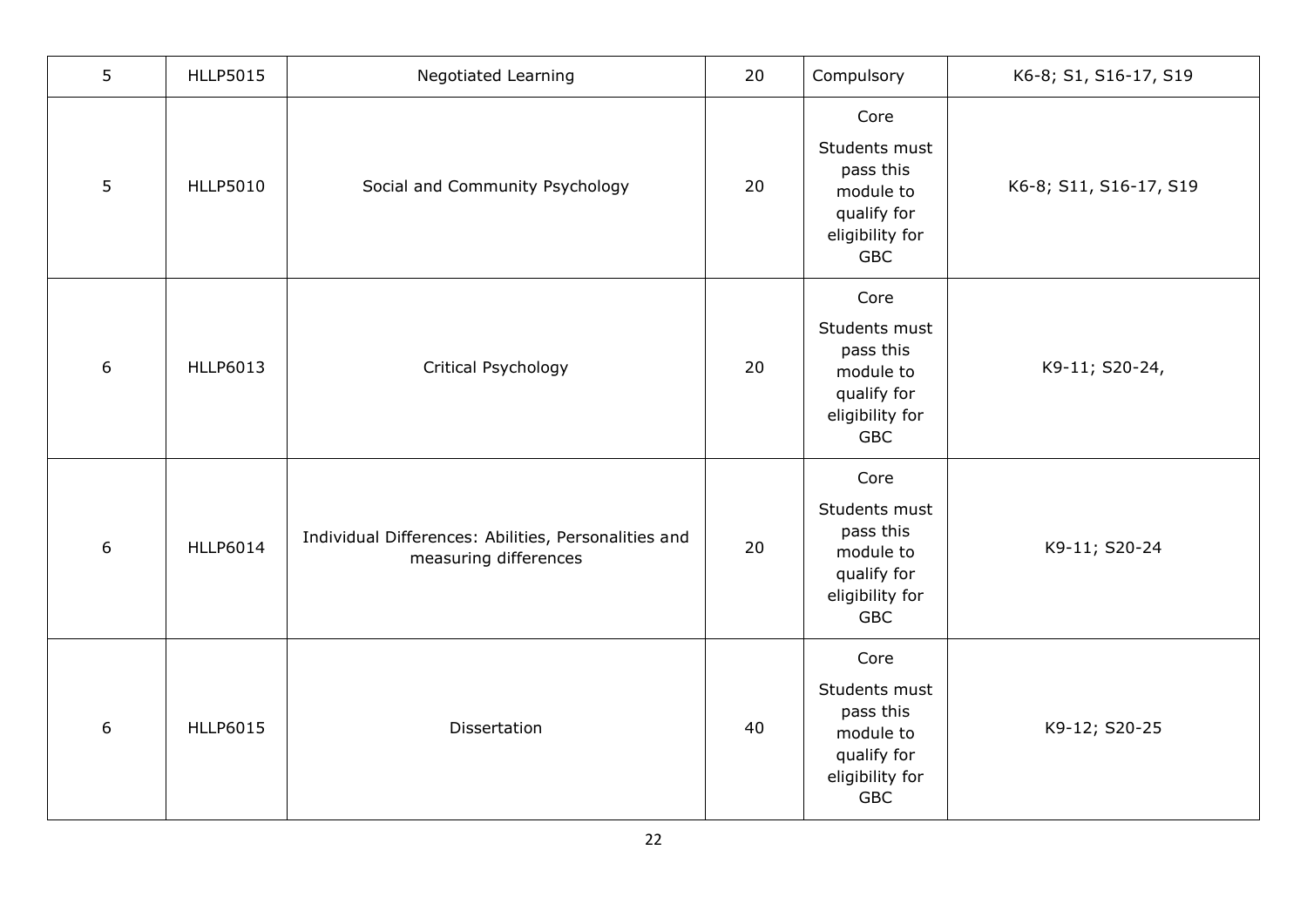| 6                                                                                                                                                                                                                                                                                                                                                                                                   | <b>HLLP6024</b>                                                                                                                             | Introduction to Counselling and Coaching Skills                                                                                                                                                                                                                                           | 20 | Compulsory | K7-9; S17-21 |  |
|-----------------------------------------------------------------------------------------------------------------------------------------------------------------------------------------------------------------------------------------------------------------------------------------------------------------------------------------------------------------------------------------------------|---------------------------------------------------------------------------------------------------------------------------------------------|-------------------------------------------------------------------------------------------------------------------------------------------------------------------------------------------------------------------------------------------------------------------------------------------|----|------------|--------------|--|
| 6                                                                                                                                                                                                                                                                                                                                                                                                   | <b>HLLP6025</b>                                                                                                                             | Psychological Literacy and Careers                                                                                                                                                                                                                                                        | 20 | Compulsory | K7-9; S17-21 |  |
| <b>Notes</b>                                                                                                                                                                                                                                                                                                                                                                                        |                                                                                                                                             |                                                                                                                                                                                                                                                                                           |    |            |              |  |
|                                                                                                                                                                                                                                                                                                                                                                                                     | Module pass mark: 40% (Undergraduate)                                                                                                       |                                                                                                                                                                                                                                                                                           |    |            |              |  |
| carrying of fails.                                                                                                                                                                                                                                                                                                                                                                                  |                                                                                                                                             | This programme operates in accordance with the University's Academic Regulations and Academic Procedures and Processes. Please see the Academic<br>Regulations http://www.cumbria.ac.uk/Public/AQS/Documents/AcademicRegulations/AcRegs.pdf Section G for guidance on progression and the |    |            |              |  |
| Optional modules may be subject to availability and viability. If we have insufficient numbers of students interested in an optional module in any given<br>academic year, this may not be offered. If an optional module will not be running, we will advise you as soon as possible and help you choose an<br>alternative module. Optional modules are normally selected 3 - 5 months in advance. |                                                                                                                                             |                                                                                                                                                                                                                                                                                           |    |            |              |  |
|                                                                                                                                                                                                                                                                                                                                                                                                     |                                                                                                                                             | A failed student will not be permitted to re-register on the same programme.                                                                                                                                                                                                              |    |            |              |  |
|                                                                                                                                                                                                                                                                                                                                                                                                     | Core modules are a requirement of the accreditation awarded by the British Psychological Society (BPS) and therefore cannot be compensated. |                                                                                                                                                                                                                                                                                           |    |            |              |  |
| Work experiences modules will be assessed as per module assessment and by review with course team, mentor/supervisor and work experience<br>provider.                                                                                                                                                                                                                                               |                                                                                                                                             |                                                                                                                                                                                                                                                                                           |    |            |              |  |
|                                                                                                                                                                                                                                                                                                                                                                                                     |                                                                                                                                             |                                                                                                                                                                                                                                                                                           |    |            |              |  |
| * Key to Module Statuses <sup>3</sup>                                                                                                                                                                                                                                                                                                                                                               |                                                                                                                                             |                                                                                                                                                                                                                                                                                           |    |            |              |  |

| Core Modules              | Must be taken and must be successfully passed                                                                                                                                                                                     |
|---------------------------|-----------------------------------------------------------------------------------------------------------------------------------------------------------------------------------------------------------------------------------|
| <b>Compulsory Modules</b> | Must be taken although it may possible to condone/compensate as a marginal fail (within the limits set out in the Academic<br>Regulations and provided that all core or pass/fail elements of module assessment have been passed) |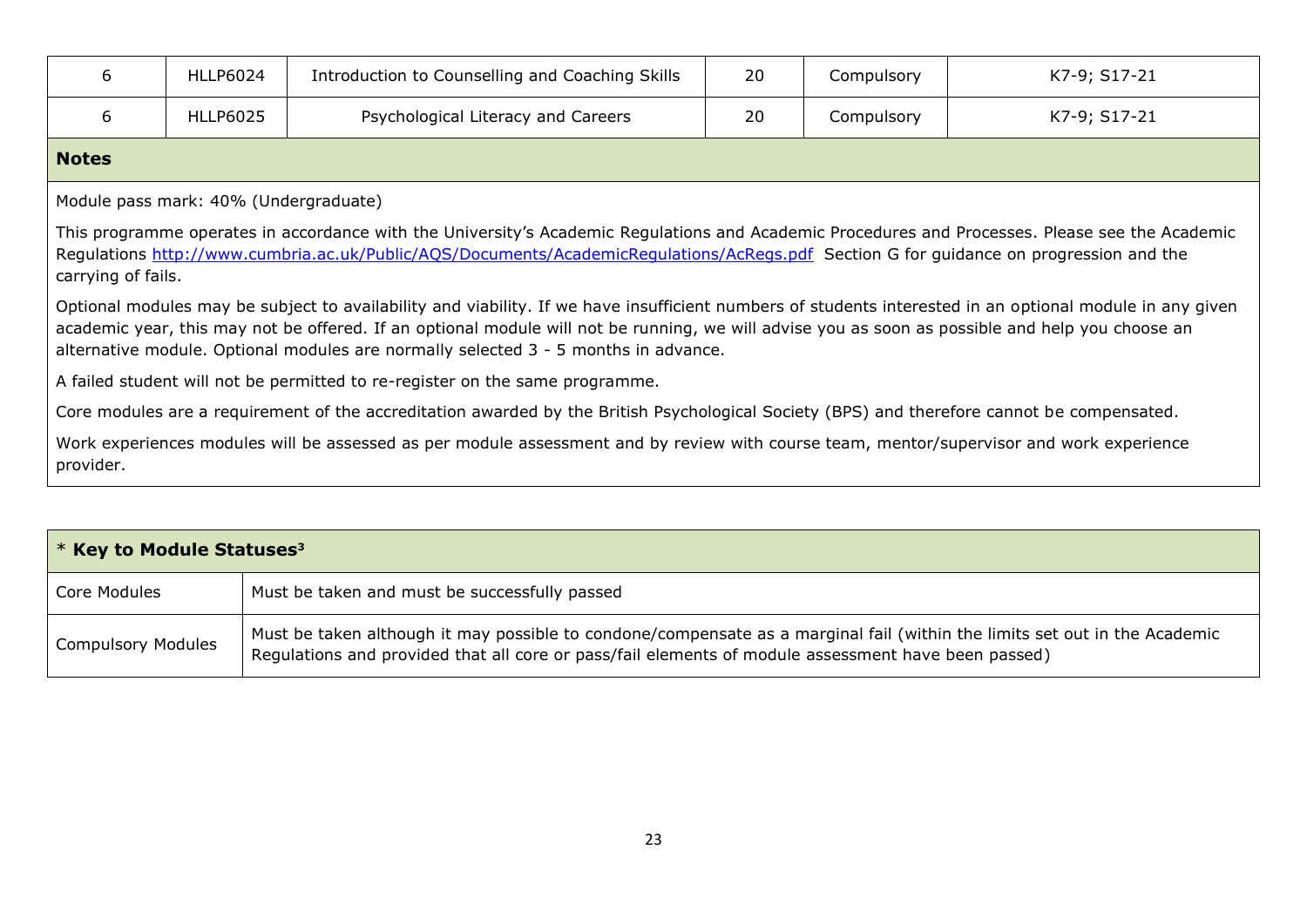#### **Core Modules for GBC**

| <b>Module Code</b> | <b>Title</b>                                                               | <b>Year of</b><br><b>Delivery</b> | <b>Credit</b><br><b>Value</b> |
|--------------------|----------------------------------------------------------------------------|-----------------------------------|-------------------------------|
| <b>HLLP4000</b>    | Psychology in Action                                                       | One                               | 20                            |
| <b>HLLP4001</b>    | Introduction to Psychological Research Methods                             | One                               | 20                            |
| <b>HLLP4002</b>    | <b>Introduction to Data Analysis</b>                                       | One                               | 20                            |
| <b>HLLP5010</b>    | Social and Community Psychology                                            | Two                               | 20                            |
| <b>HLLP5000</b>    | <b>Research Methods and Statistics</b>                                     | Two                               | 20                            |
| <b>HLLP5001</b>    | Development, Brain and Cognition                                           | Two                               | 20                            |
| <b>HLLP6013</b>    | <b>Critical Psychology</b>                                                 | Three                             | 20                            |
| <b>HLLP6014</b>    | Individual Differences: Abilities, Personalities and measuring differences | Three                             | 20                            |
| <b>HLLP6015</b>    | <b>Dissertation</b>                                                        | Three                             | 40                            |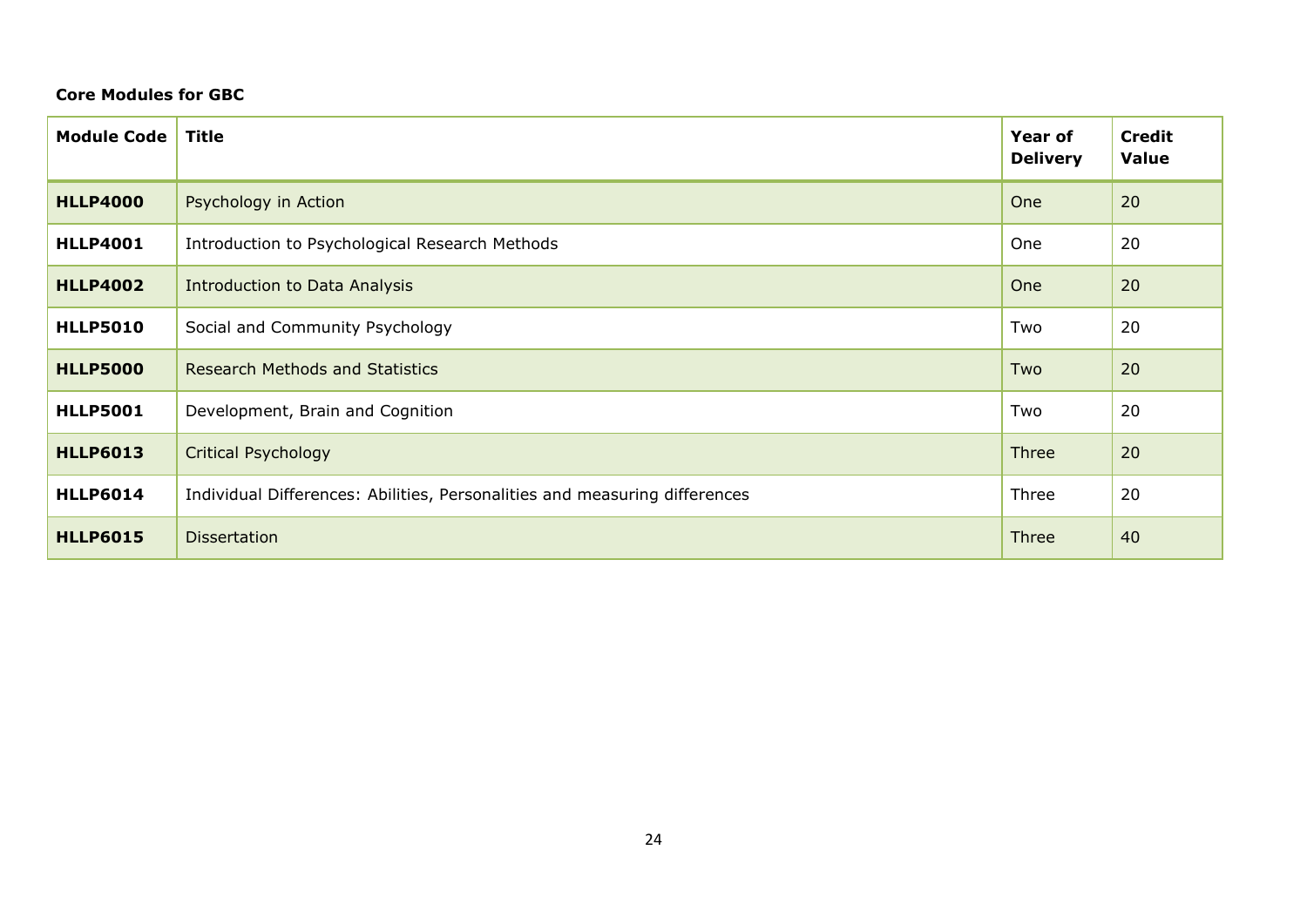| <b>Programme Delivery Structure:</b> |                                                                                       |                         |                                                                         |                                                           |  |  |
|--------------------------------------|---------------------------------------------------------------------------------------|-------------------------|-------------------------------------------------------------------------|-----------------------------------------------------------|--|--|
|                                      |                                                                                       | <b>Delivery Pattern</b> |                                                                         | <b>Indicative</b>                                         |  |  |
| <b>Module</b><br>Code                | Sept - Dec<br><b>Module Title</b><br>$Jan - May$<br>June - Aug                        |                         | <b>Method(s) of Assessment</b>                                          | week number<br>of<br><b>Assessment</b><br><b>Deadline</b> |  |  |
| <b>UNIF3003</b>                      | <b>Essential University Skills 1</b>                                                  | Sept - Dec              | Written assignment (50%)<br>Presentation (50%)                          | Mid Semester 1<br>End Semester 1                          |  |  |
| <b>UNIF3004</b>                      | <b>Essential University Skills 2</b>                                                  | Jan - May               | Written assignment (50%)<br>Presentation (50%)                          | Mid Semester 2<br>End Semester 2                          |  |  |
| <b>UNIF3013</b>                      | Families, Communities and the Criminal Justice<br>System                              | Jan - May               | Portfolio (100%)                                                        | End Semester 2                                            |  |  |
| <b>UNIF3014</b>                      | Professional Practice in the Community                                                | Jan-May                 | Portfolio (100%)                                                        | Mid-End<br>Semester 2                                     |  |  |
| <b>UNIF3010</b>                      | Contemporary Issues and the Media                                                     | Sept - Dec              | Written Assignment (40%)<br>Set Exercise (DVD News<br>Report) (60%)     | Mid Semester 1<br>End Semester 1                          |  |  |
| <b>UNIF3012</b>                      | Mental Health and Wellbeing                                                           | Sept - Dec              | Written Assignment (50%)<br>Presentation (50%)                          | Mid Semester 1<br>End Semester 1                          |  |  |
|                                      | Students exiting at this point with 120 credits would receive a FdCert Social Science |                         |                                                                         |                                                           |  |  |
| <b>HLLP4000</b>                      | Psychology in Action                                                                  | Sept - Dec              | Formative: literature review<br>table<br><b>Summative: Project work</b> | End of semester<br>Week 12 of<br>Module                   |  |  |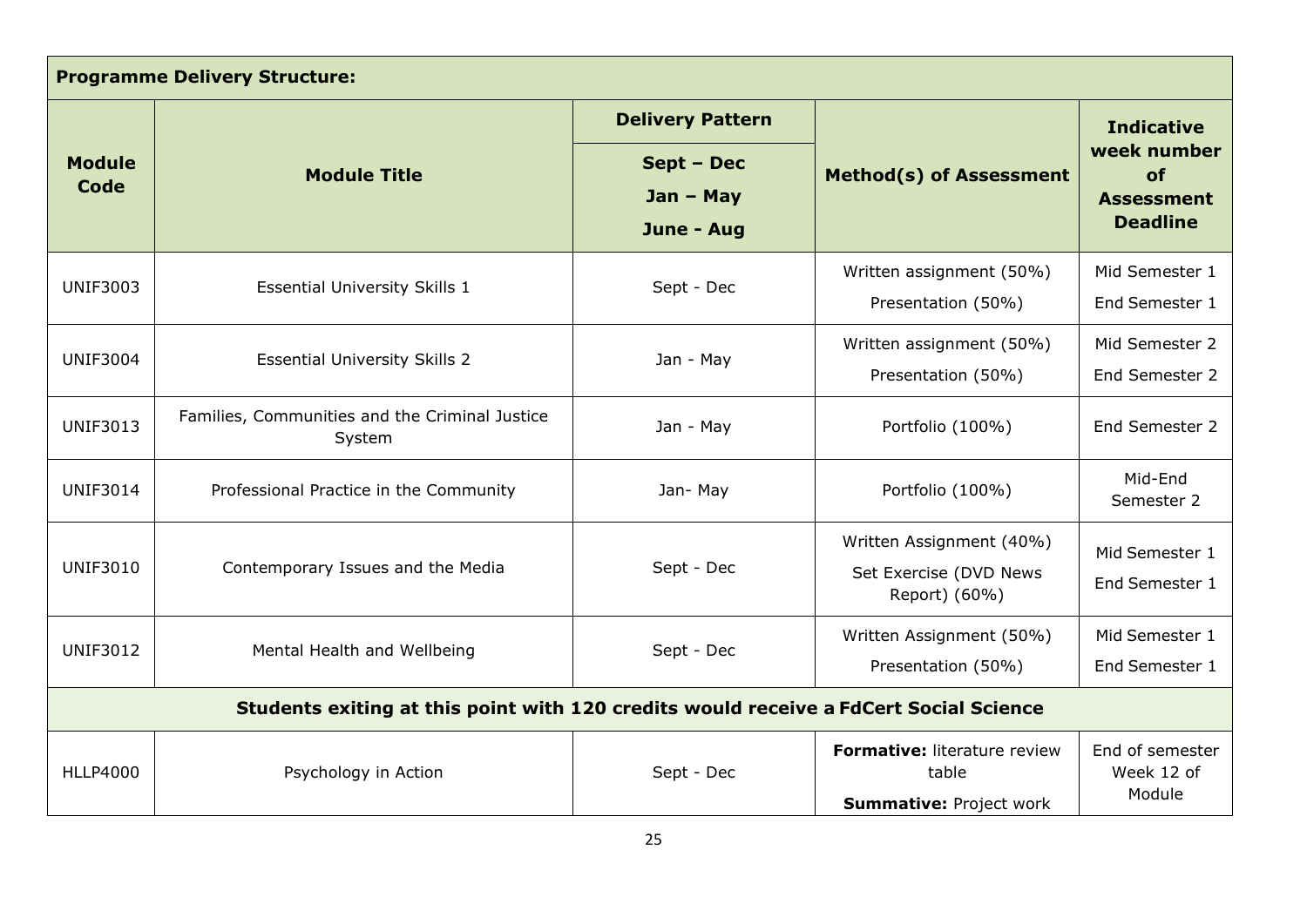|                 |                                                                                   |            | 100%                                                                                                           |                                        |
|-----------------|-----------------------------------------------------------------------------------|------------|----------------------------------------------------------------------------------------------------------------|----------------------------------------|
| <b>HLLP4001</b> | Introduction to Psychological Research Methods                                    | Sept - Dec | <b>Formative: literature review</b><br><b>Summative: Report 90%</b><br>Set Exercise 10%                        | End semester<br>Assessment<br>Weeks    |
| <b>HLLP4002</b> | Introduction to Data Analysis                                                     | Jan - May  | Formative: Analysis workbook<br>Summative: Report 100%                                                         | Assessment<br>Weeks                    |
| <b>HLLP4003</b> | Perspectives in Psychology                                                        | Jan - May  | <b>Formative: Reflective</b><br>log/presentation<br>Summative: Portfolio 100%                                  | Week 12 of<br>Module                   |
| <b>HLLP4104</b> | Professional and Academic Skills                                                  | Sept - Dec | Formative: Reflective<br>Listening triads<br><b>Summative: Portfolio 100%</b>                                  | Assessment<br>Weeks                    |
| <b>HLLP4005</b> | Introduction to Psychopathology                                                   | Jan - May  | Formative: Problem solving<br>tasks<br><b>Summative: Essay</b>                                                 | Assessment<br>Weeks                    |
|                 | Students exiting at this point with 240 credits would receive a CertHE Psychology |            |                                                                                                                |                                        |
| <b>HLLP5000</b> | <b>Research Methods and Statistics</b>                                            | Sept - Dec | Formative: Data analysis<br>exercise workbook<br><b>Summative: Report 90%</b><br>Set Exercise 10%              | Assessment<br>Weeks                    |
| <b>HLLP5001</b> | Development, Brain and Cognition                                                  | Sept - Dec | Formative: Present plans for<br>summative work<br><b>Summative: Report 60%</b><br>Oral Assessment/Presentation | Week 7 and<br>Week 12 of the<br>Module |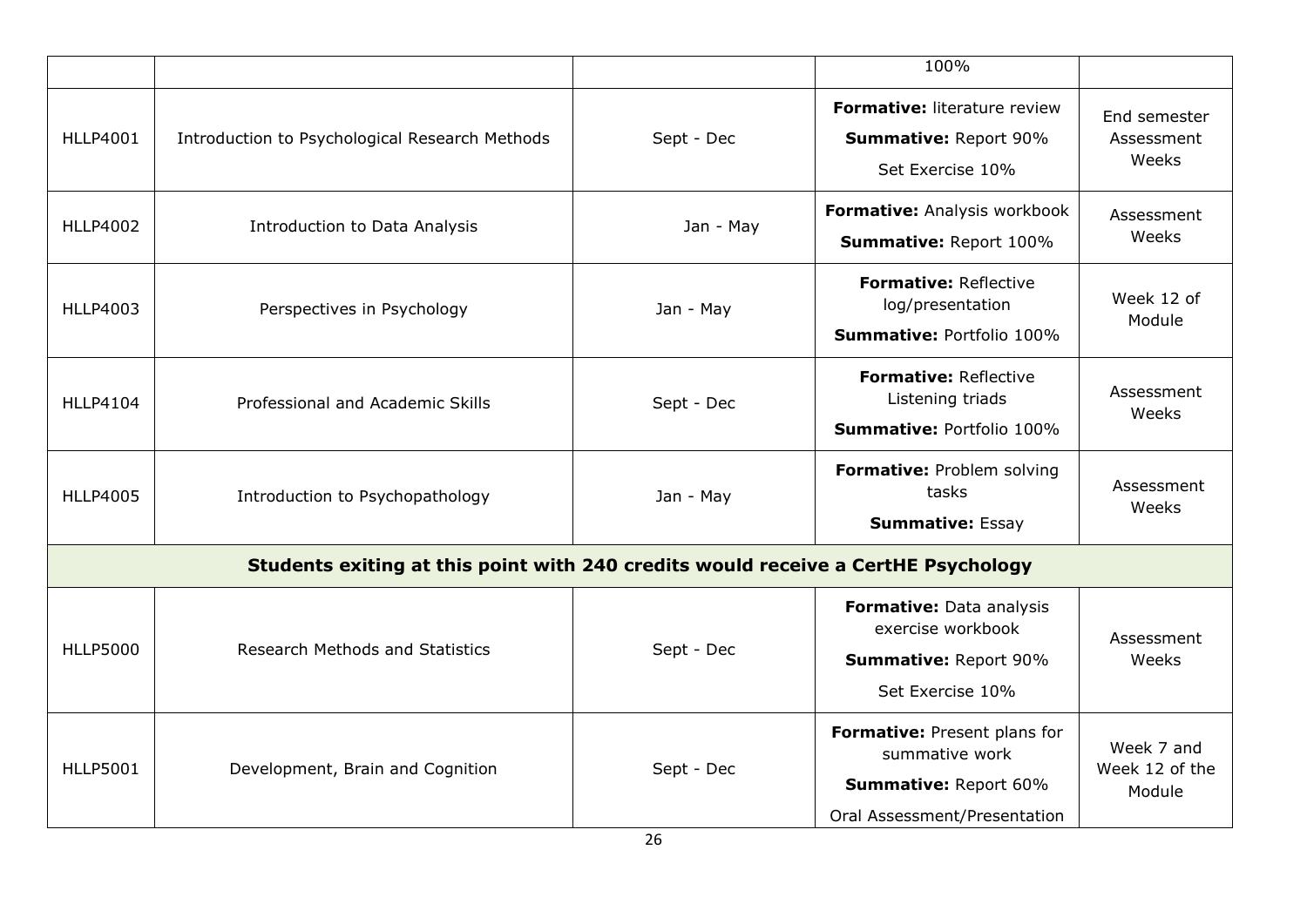|                 |                                                                               |             | 40%                                                                                                                     |                                             |
|-----------------|-------------------------------------------------------------------------------|-------------|-------------------------------------------------------------------------------------------------------------------------|---------------------------------------------|
| <b>HLLP5015</b> | Negotiated Learning Project                                                   | Jan - May   | Formative: Proposal<br><b>Summative: Coursework</b><br>100%                                                             | Assessment<br>Weeks                         |
| <b>HLLP5010</b> | Social and Community Psychology                                               | Jan - May   | Formative: Ethics proposal<br><b>Summative: Report 50%</b><br>Written assignment 50%                                    | Week 7 and<br>Assessment<br>Weeks           |
| <b>HLLP5016</b> | Work Experience                                                               | <b>YEAR</b> | <b>Formative: Skills Audit</b><br><b>Summative: Reflective Diary</b><br>$(100\%)$                                       | Assessment<br>Weeks                         |
| <b>HLLP5003</b> | Research Methods in Applied Psychology Settings                               | Jan - May   | Formative: Project Proposal<br><b>Summative: Presentation</b><br>(50%) and Research Ethics<br>Proposal (50%)            | <b>Week 12 &amp;</b><br>Assessment<br>Weeks |
|                 | Students exiting with 360 credits would receive a DipHE Psychology            |             |                                                                                                                         |                                             |
| <b>HLLP6013</b> | Critical Psychology                                                           | Sept - Dec  | Formative: Micro teaching<br>session<br><b>Summative: Oral</b><br>assessment/Presentation 50%<br>Written assignment 50% | Week 12 and<br>Assessment<br>Weeks          |
| <b>HLLP6014</b> | Individual Differences: Abilities, Personalities and<br>measuring differences | Jan - May   | Formative: Workbook activity<br><b>Summative: Practical Skills</b><br>Assessment 60%<br>Report 40%                      | Week 9 and<br>Assessment<br>Weeks           |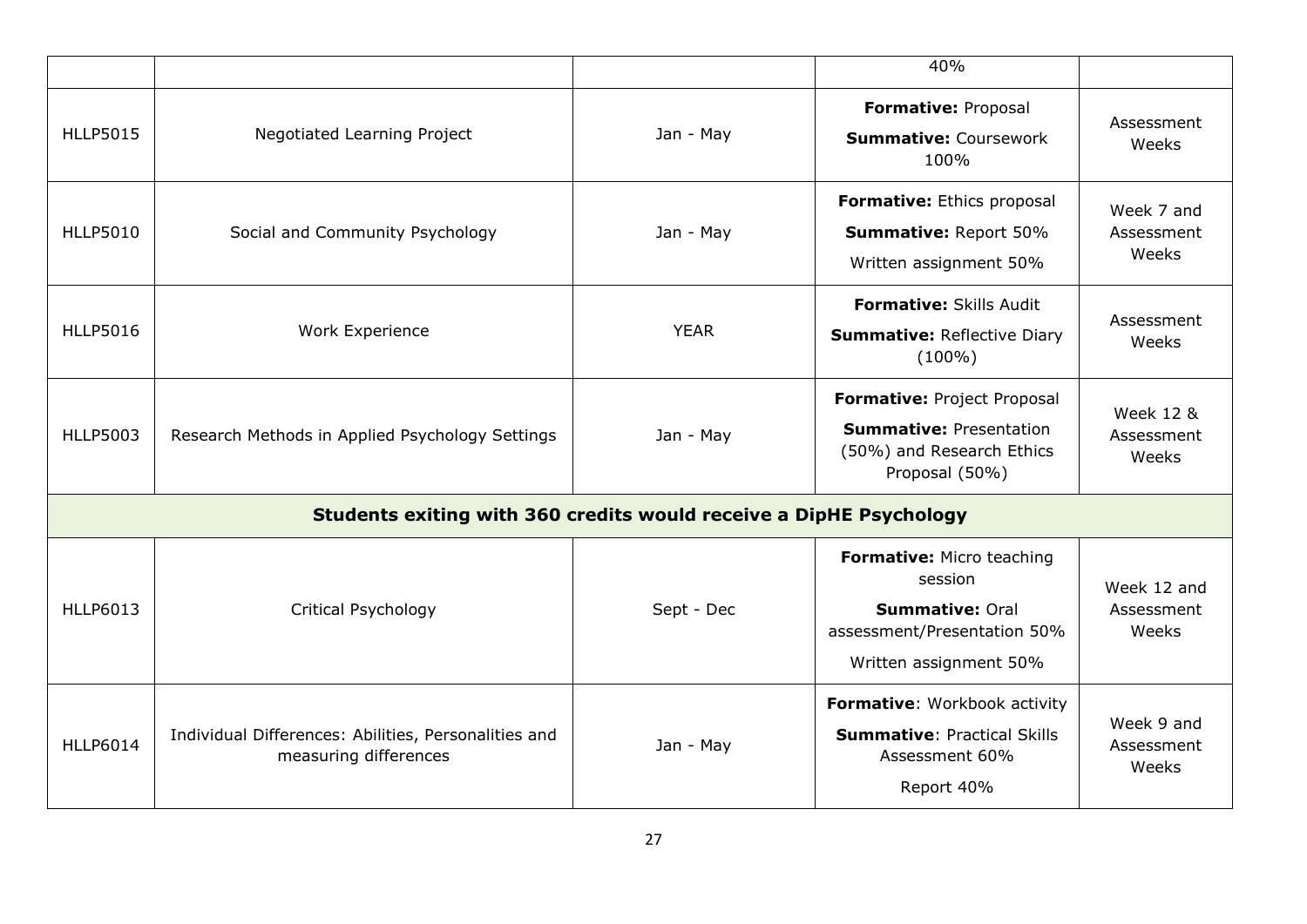| HLLP6015                                                                                                                                                  | <b>Dissertation</b>                             | Year-long  | <b>Formative: Research ethics</b><br>proposal<br><b>Summative: Oral assessment</b><br>/presentation 30%<br>Dissertation 70% | Sem 2 Week 10<br>and Assessment<br>Weeks |  |
|-----------------------------------------------------------------------------------------------------------------------------------------------------------|-------------------------------------------------|------------|-----------------------------------------------------------------------------------------------------------------------------|------------------------------------------|--|
| HLLP6025                                                                                                                                                  | Psychological Literacy and Careers              | Jan - May  | Formative: Portfolio Plan<br><b>Summative: Portfolio</b>                                                                    | Week 11                                  |  |
| HLLP6024                                                                                                                                                  | Introduction to Counselling and Coaching Skills | Sept - Dec | <b>Formative: Practical skills</b><br><b>Summative: Reflection on</b><br>coaching skills and oral<br>presentation           | Week 11                                  |  |
| Students exiting with 420 credits would receive a BSc Psychology<br>Students exiting at this point with 480 credits would receive a BSc (Hons) Psychology |                                                 |            |                                                                                                                             |                                          |  |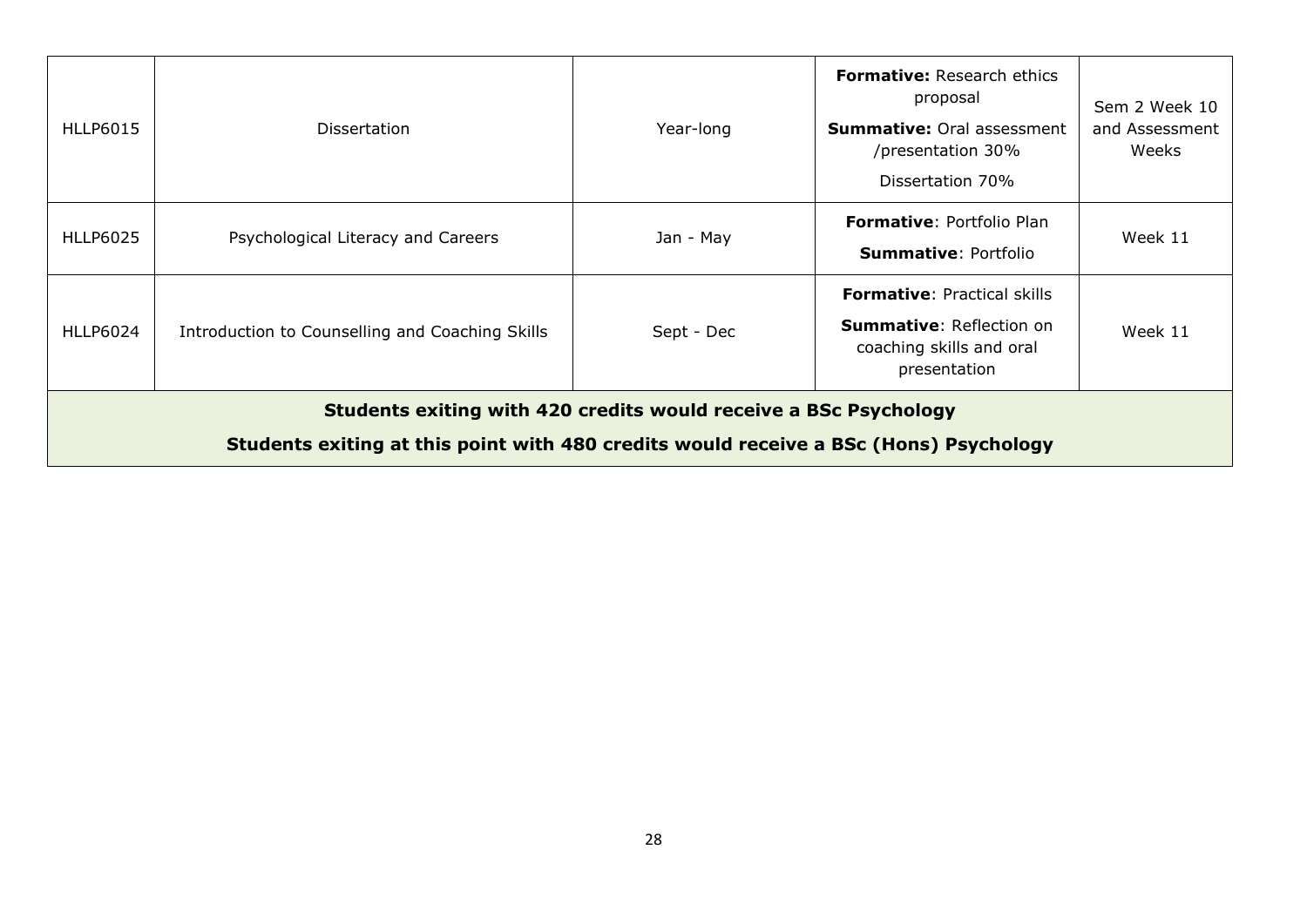| <b>Programme Delivery Structure - Part Time (PT)</b> |                                                                  |                         |                                                  |                                                                                |
|------------------------------------------------------|------------------------------------------------------------------|-------------------------|--------------------------------------------------|--------------------------------------------------------------------------------|
|                                                      | *Note: Level 3 (Year 0) can only be studied on a full-time basis |                         |                                                  |                                                                                |
| <b>Module</b><br>Code                                | <b>Module Title</b>                                              | <b>Delivery Pattern</b> |                                                  | <b>Indicative</b><br>week number<br>of<br><b>Assessment</b><br><b>Deadline</b> |
|                                                      |                                                                  | Sept - Dec              | <b>Method(s) of Assessment</b>                   |                                                                                |
|                                                      |                                                                  | $Jan - May$             |                                                  |                                                                                |
|                                                      |                                                                  | June - Aug              |                                                  |                                                                                |
| Year 1                                               |                                                                  |                         |                                                  |                                                                                |
| <b>HLLP4000</b>                                      | Psychology in Action                                             |                         | Formative: literature review<br>table            | Week 12 of                                                                     |
|                                                      |                                                                  | Sept - Dec              | <b>Summative: Project work</b><br>100%           | module                                                                         |
|                                                      | Introduction to Psychological Research Methods                   | Sept - Dec              | Formative: literature review                     | Assessment<br>weeks                                                            |
| <b>HLLP4001</b>                                      |                                                                  |                         | <b>Summative: Report 90%</b>                     |                                                                                |
|                                                      |                                                                  |                         | Set Exercise 10%                                 |                                                                                |
| <b>HLLP4002</b>                                      | Introduction to Data Analysis                                    | Jan - May               | Formative: Analysis workbook                     | Assessment<br>weeks                                                            |
|                                                      |                                                                  |                         | Summative: Report 100%                           |                                                                                |
| Year 2                                               |                                                                  |                         |                                                  |                                                                                |
| <b>HLLP4104</b>                                      | Professional and Academic Skills                                 | Sept - Dec              | <b>Formative: Reflective</b><br>Listening triads | Assessment<br>weeks                                                            |
|                                                      |                                                                  |                         | <b>Summative: Portfolio 100%</b>                 |                                                                                |
| <b>HLLP4003</b>                                      | Perspectives in Psychology                                       | Jan-May                 | <b>Formative: Reflective</b>                     | Week 12 of                                                                     |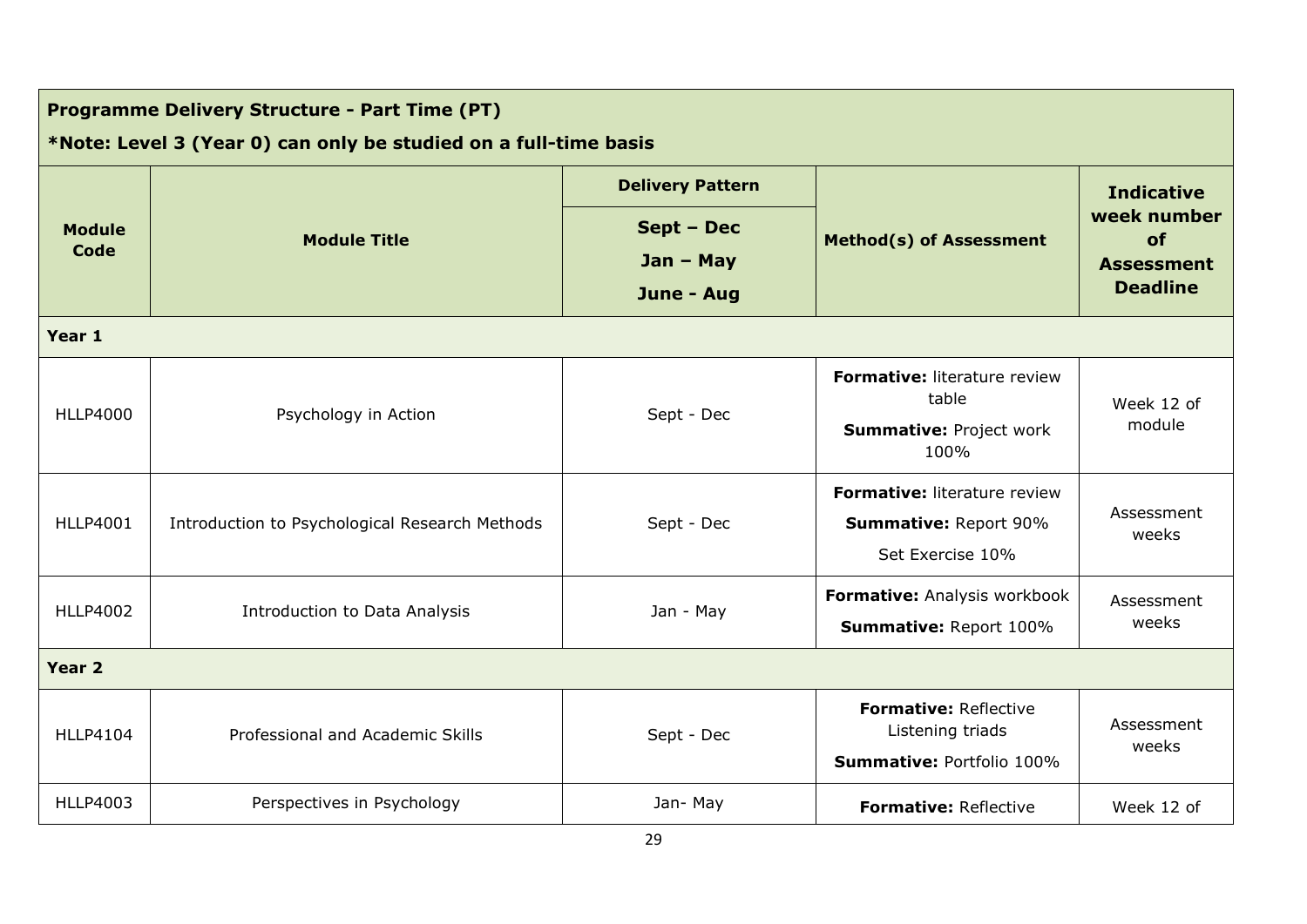|                   |                                                                     |                                                                          | log/presentation                                               | Module                                 |
|-------------------|---------------------------------------------------------------------|--------------------------------------------------------------------------|----------------------------------------------------------------|----------------------------------------|
|                   |                                                                     |                                                                          | <b>Summative: Portfolio 100%</b>                               |                                        |
| <b>HLLP4005</b>   | Introduction to Psychopathology                                     | Jan - May                                                                | Formative: Problem solving<br>tasks<br><b>Summative: Essay</b> | Assessment<br>weeks                    |
|                   | Students exiting with 240 credits would receive a CertHE Psychology |                                                                          |                                                                |                                        |
| Year <sub>3</sub> |                                                                     |                                                                          |                                                                |                                        |
|                   | <b>Research Methods and Statistics</b>                              |                                                                          | Formative: Data analysis<br>exercise workbook                  | Assessment                             |
| <b>HLLP5000</b>   |                                                                     | Sept - Dec                                                               | Weeks<br><b>Summative: Report 90%</b>                          |                                        |
|                   |                                                                     |                                                                          | Set Exercise 10%                                               |                                        |
|                   | Development, Brain and Cognition                                    | Sept - Dec                                                               | Formative: Present plans for<br>summative work                 | Week 7 and<br>Week 12 of the<br>Module |
| <b>HLLP5001</b>   |                                                                     |                                                                          | <b>Summative: Report 60%</b>                                   |                                        |
|                   |                                                                     |                                                                          | Oral assessment/Presentation<br>40%                            |                                        |
|                   | Negotiated Learning Project                                         | Formative: Proposal<br>Jan - May<br><b>Summative: Coursework</b><br>100% |                                                                |                                        |
| <b>HLLP5015</b>   |                                                                     |                                                                          | Assessment<br>Weeks                                            |                                        |
| Year 4            |                                                                     |                                                                          |                                                                |                                        |
| <b>HLLP5010</b>   | Social and Community Psychology                                     |                                                                          | Formative: Ethics proposal                                     | Week 7 and                             |
|                   |                                                                     | Jan - May                                                                | <b>Summative: Report 50%</b>                                   | Assessment                             |
|                   |                                                                     |                                                                          | Written assignment 50%                                         | Weeks                                  |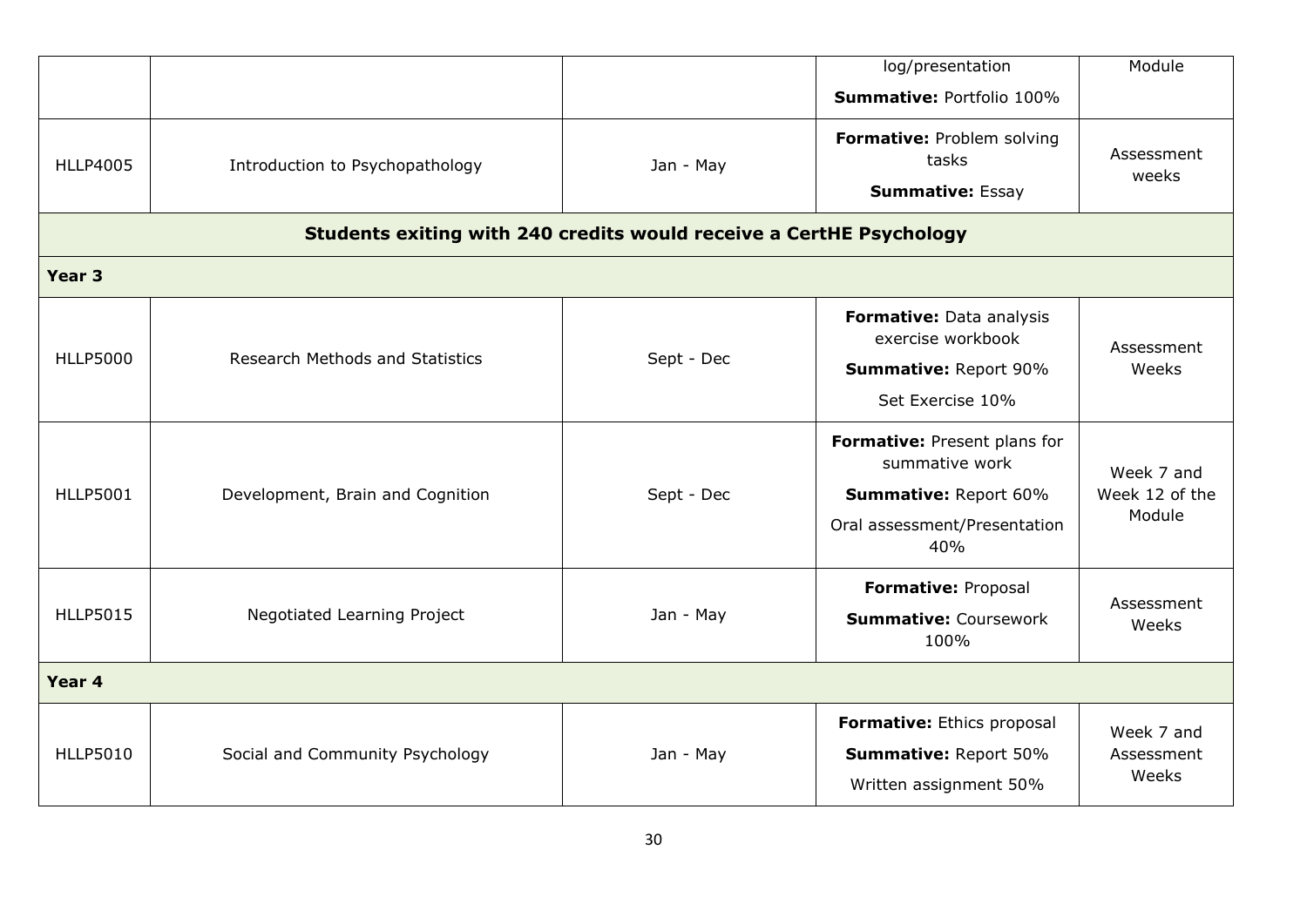| <b>HLLP5016</b><br><b>HLLP5003</b> | Work Experience<br>Research Methods in Applied Psychology Settings            | <b>YEAR</b><br>Jan - May | <b>Formative: Skills Audit</b><br><b>Summative: Reflective</b><br>Diary (100%)<br><b>Formative: Project Proposal</b><br><b>Summative: Presentation</b><br>(50%) and Research Ethics<br>Proposal (50%) | Assessment<br>Weeks<br><b>Week 12 &amp;</b><br>Assessment<br>Weeks |
|------------------------------------|-------------------------------------------------------------------------------|--------------------------|-------------------------------------------------------------------------------------------------------------------------------------------------------------------------------------------------------|--------------------------------------------------------------------|
|                                    | Students exiting with 360 credits would receive a DipHE Psychology            |                          |                                                                                                                                                                                                       |                                                                    |
| Year 5                             |                                                                               |                          |                                                                                                                                                                                                       |                                                                    |
| <b>HLLP6014</b>                    | Individual Differences: Abilities, Personalities and<br>measuring differences | Jan - May                | Formative: Workbook activity<br><b>Summative: Practical Skills</b><br>Assessment 60%<br>Report 40%                                                                                                    | Week 9 and<br>assessment<br>weeks                                  |
| <b>HLLP6013</b>                    | Critical Psychology                                                           | Sept - Dec               | Formative: Micro teaching<br>session<br><b>Summative: Oral</b><br>assessment/Presentation 50%<br>Written assignment 50%                                                                               | Week 12 and<br>Assessment<br>Weeks                                 |
| <b>HLLP6025</b>                    | Psychological Literacy and Careers                                            | Jan - May                | <b>Formative: Portfolio Plan</b><br><b>Summative: Portfolio</b>                                                                                                                                       | Week 11                                                            |
| Year <sub>6</sub>                  |                                                                               |                          |                                                                                                                                                                                                       |                                                                    |
| <b>HLLP6024</b>                    | Introduction to Counselling and Coaching Skills                               | Sept - Dec               | <b>Formative: Practical skills</b><br><b>Summative: Reflection on</b><br>coaching skills and oral                                                                                                     | Week 11                                                            |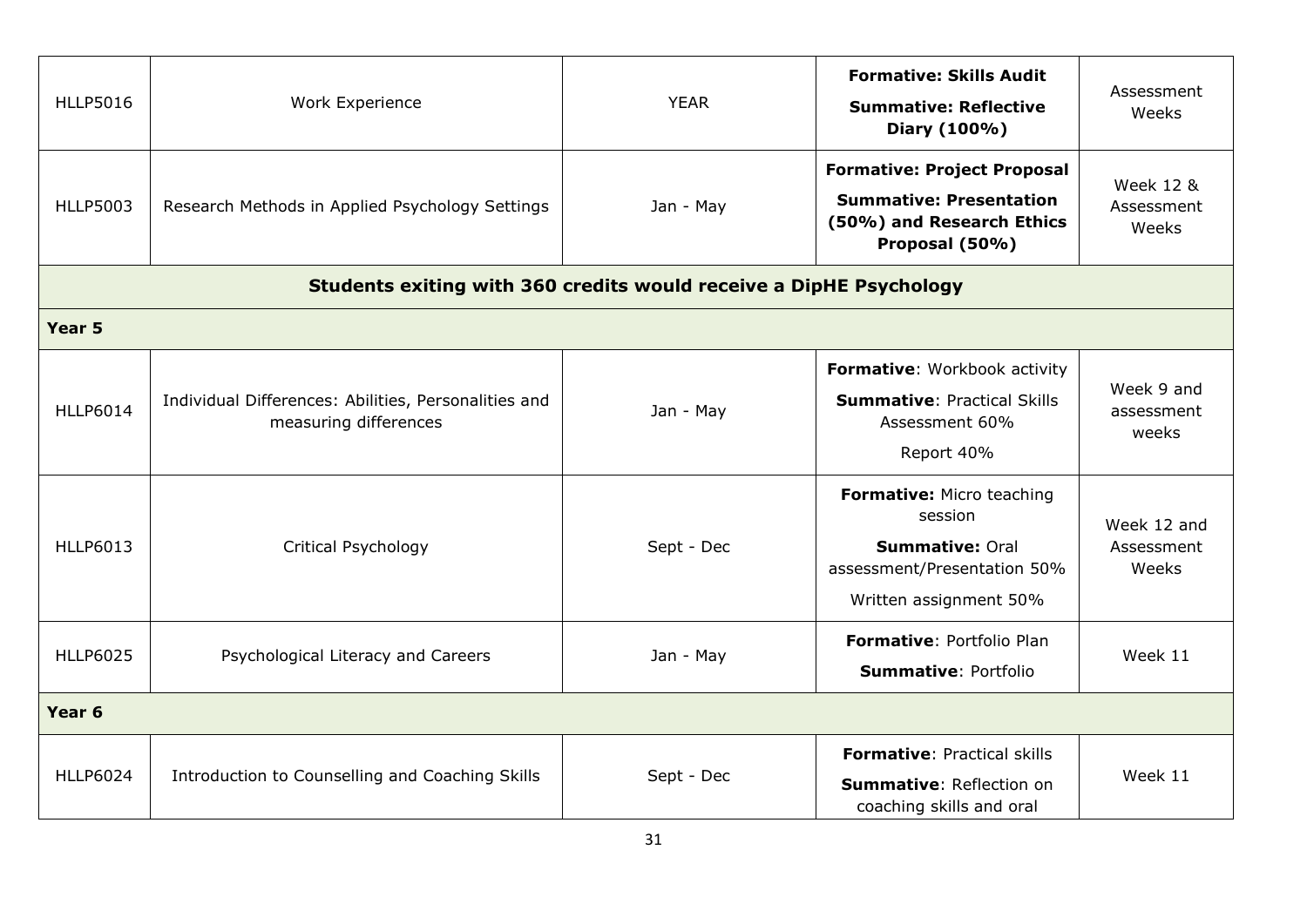|                                                                         |                     |           | presentation                                                                                                        |                                          |
|-------------------------------------------------------------------------|---------------------|-----------|---------------------------------------------------------------------------------------------------------------------|------------------------------------------|
| Students exiting with 420 credits would receive a BSc Psychology        |                     |           |                                                                                                                     |                                          |
| HLLP6015                                                                | <b>Dissertation</b> | Year-Long | Formative: Research ethics<br>proposal<br><b>Summative: Oral</b><br>assessment/presentation 30%<br>Dissertation 70% | Sem 2 Week 10<br>and Assessment<br>Weeks |
| Students exiting with 480 credits would receive a BSc (Hons) Psychology |                     |           |                                                                                                                     |                                          |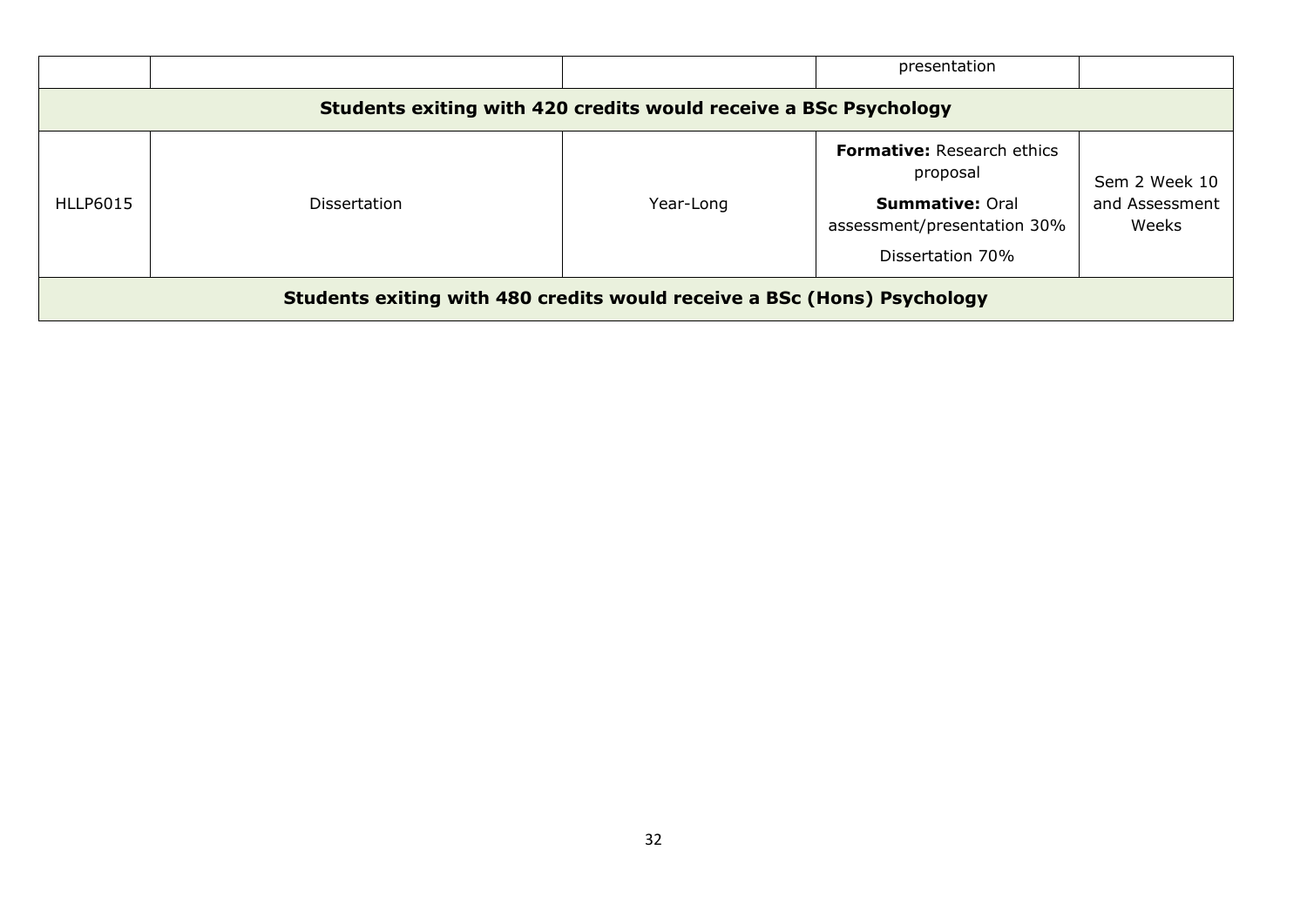# **Exceptions to Academic Regulations**

This programme operates in accordance with the University's Academic Regulations and Academic Procedures and Processes and with the requirements of the British Psychological Society (BPS)

| Methods for Evaluating and Improving the Quality and Standards of Learning                                                                                                                                                                                           |                                                                                                                                                                                                                                                                                                                                                                                                                                                                                                                                                                                                                                                                                                                                                                                                                                                                                                                                                                                                                                                                                                                                                |  |  |
|----------------------------------------------------------------------------------------------------------------------------------------------------------------------------------------------------------------------------------------------------------------------|------------------------------------------------------------------------------------------------------------------------------------------------------------------------------------------------------------------------------------------------------------------------------------------------------------------------------------------------------------------------------------------------------------------------------------------------------------------------------------------------------------------------------------------------------------------------------------------------------------------------------------------------------------------------------------------------------------------------------------------------------------------------------------------------------------------------------------------------------------------------------------------------------------------------------------------------------------------------------------------------------------------------------------------------------------------------------------------------------------------------------------------------|--|--|
| <b>Mechanisms used for the</b><br><b>Review and Evaluation of</b><br>the Curriculum and<br><b>Learning, Teaching and</b><br><b>Assessment Methods</b>                                                                                                                | <b>Module Evaluation</b><br>$\bullet$<br>Programme Validation and Periodic Review<br>$\bullet$<br><b>Annual Monitoring</b><br>$\bullet$<br>Peer Review of Teaching<br>$\bullet$<br><b>External Examiner Reports</b><br>$\bullet$<br>Student Success and Quality Assurance Committee<br>$\bullet$<br>British Psychological Society review cycle<br>$\bullet$<br>Staff-Student Forum Meetings (SSFs)<br>$\bullet$<br>Student Voice Year Group Forums<br>$\bullet$<br>Module Assessment Boards<br>$\bullet$<br>University Assessment Board<br>$\bullet$<br>Level 3 Management Group<br>$\bullet$                                                                                                                                                                                                                                                                                                                                                                                                                                                                                                                                                  |  |  |
| <b>Mechanisms used for</b><br>gaining and responding to<br>feedback on the quality of<br>teaching and the learning<br>experience – gained from:<br>Students, graduates,<br>employers, placement and<br>work-based learning<br>providers, other<br>stakeholders, etc. | <b>Staff Student Forum</b><br>$\bullet$<br><b>Module Evaluation Forms</b><br>$\bullet$<br>Programme Evaluation: National Student Survey, UK<br>$\bullet$<br><b>Engagement Survey</b><br>Module/Programme/Personal tutorials<br>$\bullet$<br>Meetings with External Examiners<br>$\bullet$<br>Student Voice Year Group Forums<br>$\bullet$<br>Online Forums (Blackboard etc)<br>$\bullet$<br>Personal Tutor meetings with feedback to Module and<br>$\bullet$<br>Programme Leads<br>Informal discussion with students<br>$\bullet$<br>Career pathways and post graduate opportunities are wide and<br>$\bullet$<br>varied and so we garner feedback at all possible opportunities on<br>our student skill sets, their currency in the workplace and their<br>preparedness for progression, this data is collected via a number<br>of routes:<br>Stakeholder engagement via e-communications with<br>$\bullet$<br>postgraduate providers and potential employers from a small<br>range of settings.<br>We have ongoing relationships with voluntary work experience<br>$\bullet$<br>providers, on-going relationships with current employers and |  |  |